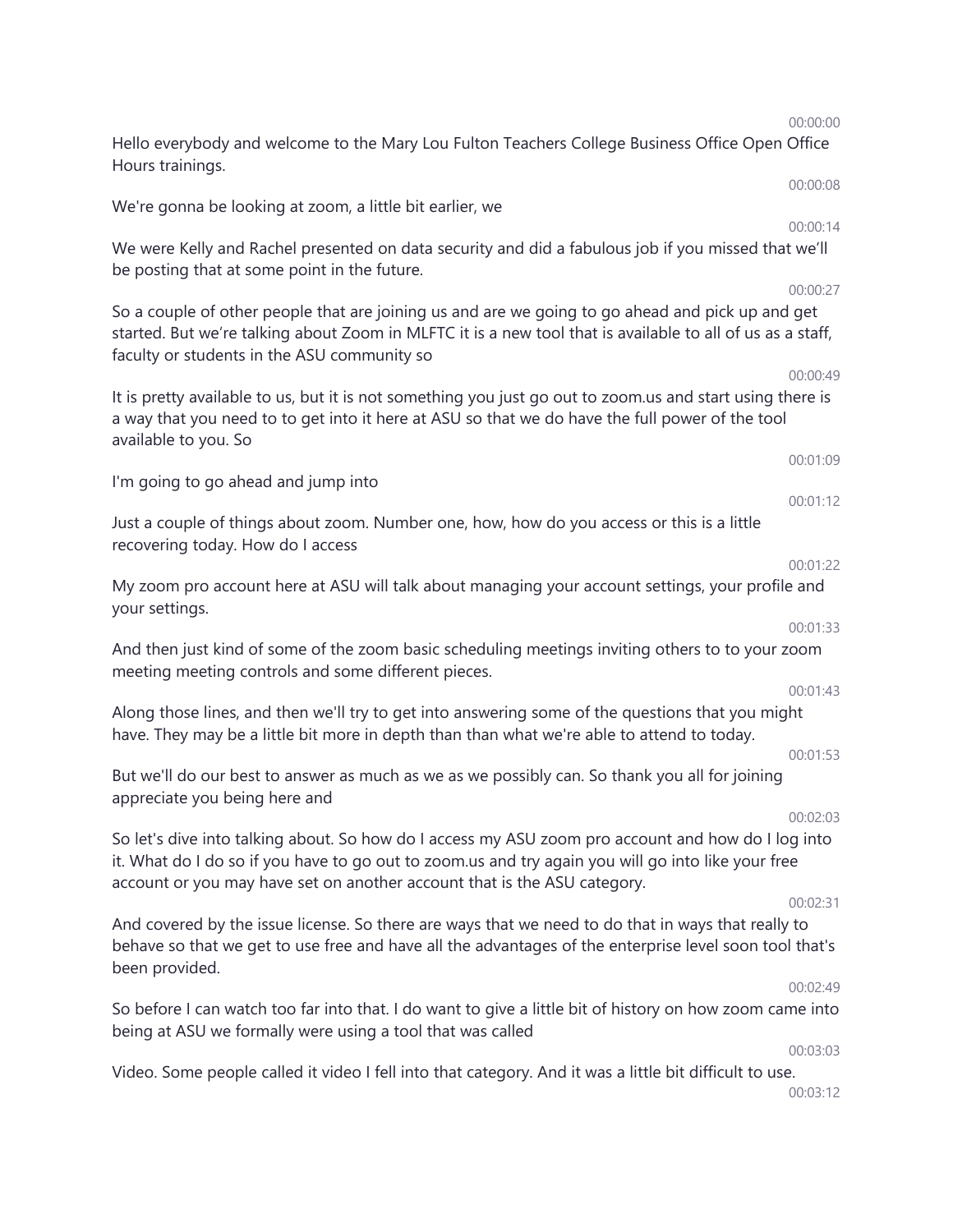| It did the job. And once you've got through all the hoops and everything else but                                                                                                          | 00:03:18             |
|--------------------------------------------------------------------------------------------------------------------------------------------------------------------------------------------|----------------------|
| What the issue was finding that more and more people were migrating away from that and<br>purchasing zoom and using zoom on their own.                                                     |                      |
|                                                                                                                                                                                            | 00:03:26             |
| With different groups within in different departments and different colleges and so                                                                                                        | 00:03:32             |
| You to look at that and they looked around at the number of different people that were using it and<br>decided, you know, makes sense for us to look at doing an enterprise license and so |                      |
|                                                                                                                                                                                            | 00:03:43             |
| The video license was coming to an end. So let's look at that and see if that makes sense for us. They<br>did it didn't make sense and so                                                  | 00:03:53             |
| They bought in full, full bore. And so it is now across the university. It's something that you can<br>embed it into in your courses in Canvas us with students.                           |                      |
|                                                                                                                                                                                            | 00:04:08             |
| There are some caveats, and things that that you need to be aware of. But for the most part it is a<br>system that is across the ASU community. We can all use it.                         |                      |
| So how do I go about getting zoom                                                                                                                                                          | 00:04:21             |
| One way is to install it on your own device. And to do that, if you log into myASU and go to my app<br>store on your computer. There is a tool that is called software center.             | 00:04:25             |
| On your Windows devices.                                                                                                                                                                   | 00:04:44             |
| And I should have looked for those before I used back. And so I'm never sure where it is on                                                                                                | 00:04:54             |
| Software                                                                                                                                                                                   | 00:05:01             |
|                                                                                                                                                                                            | 00:05:07             |
| Systems. Okay, and there's software center. So can you guys see that                                                                                                                       |                      |
| All right, so on the Microsoft System Center, you would open up software center.                                                                                                           | 00:05:14<br>00:05:22 |
| That will launch this screen.                                                                                                                                                              | 00:05:29             |
| May not                                                                                                                                                                                    | 00:05:30             |
| I'm just going to show you where you would find it, you would scroll down, I would find zoom                                                                                               | 00:05:36             |
| Was there, there it is is you click on that. I would go through its download and self process in take<br>care of                                                                           |                      |
| It is a very similar process on the Mac.                                                                                                                                                   | 00:05:43             |
|                                                                                                                                                                                            | 00:05:47             |
| For Mac you would go into self service.                                                                                                                                                    | 00:05:52             |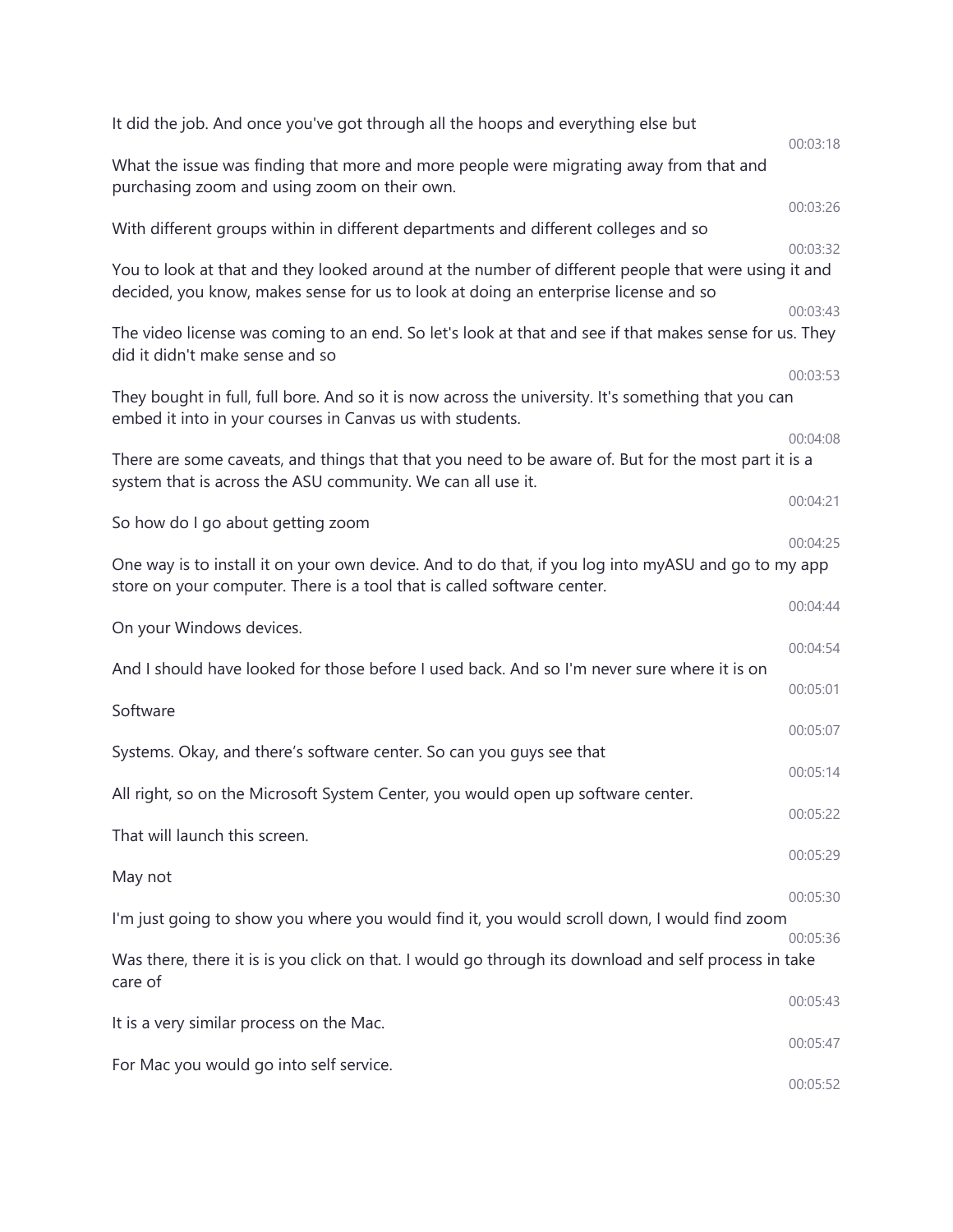That is the best way to download and install zoom on your ASU owned computer. 00:06:80 Any questions about that before I move on. 00:06:13 As anybody out there, try that. 00:06:17 You've done it on yours. Okay, wonderful. 00:06:21 So kind of what it's going to do once it installs. It's going to come out and you'll see zoom kind load over on the left hand side. When you go to open it. There is 00:06:35 There a set of options on, you're going to look for to login is SSO login with SSO that single sign on 00:06:44 That's what you'll click and then the next screen will show you and ask you to enter your company domain and you simply put in ASU 00:06:54 And then hit enter and it takes you in logic into zoom and get you started. You'll be directed to the authentication page. Sorry. The ASU authentication is that you're used to seeing where you enter your ASURITE ID, your password. 00:07:12 And it, it takes you to that sometimes it's going to ask you for DUO. Once you do that, it will also bring you to a screen that looks a little scary. It has some tests that says when you want to do when if this 00:07:31 Tool. 00:07:35 Updates. Do you want to just keep it. You want to go in and 00:07:44 Have it have it. Do you want to ask you, what kinds of information you want to share. So just select go to the default option. It's all there and go through and login and you'll be just fine. 00:07:59 And that gets you into zoom the desktop and we'll get you started. You can also go into using zoom in your browser Chrome or Firefox, I would 00:08:13 Tend to go to one of those two before Safari or some of the other ones because you have a much more stable experience on those two browsers or 00:08:24 Interfaces so 00:08:26 So you go to HTTPS colon, forward slash forward slash as you assume.us it's really important that you have ASU in front of the zoom.us 00:08:39 Otherwise, we'll go into just the regular one inside to ask you to log in with the SSL. 00:08:46 You select the Login button, you'll be directed to the issue authentication page and you'll be asked again for the duo duo authentication. 00:08:56

And you select that you find zoom and you go through the install process, it will walk you through it.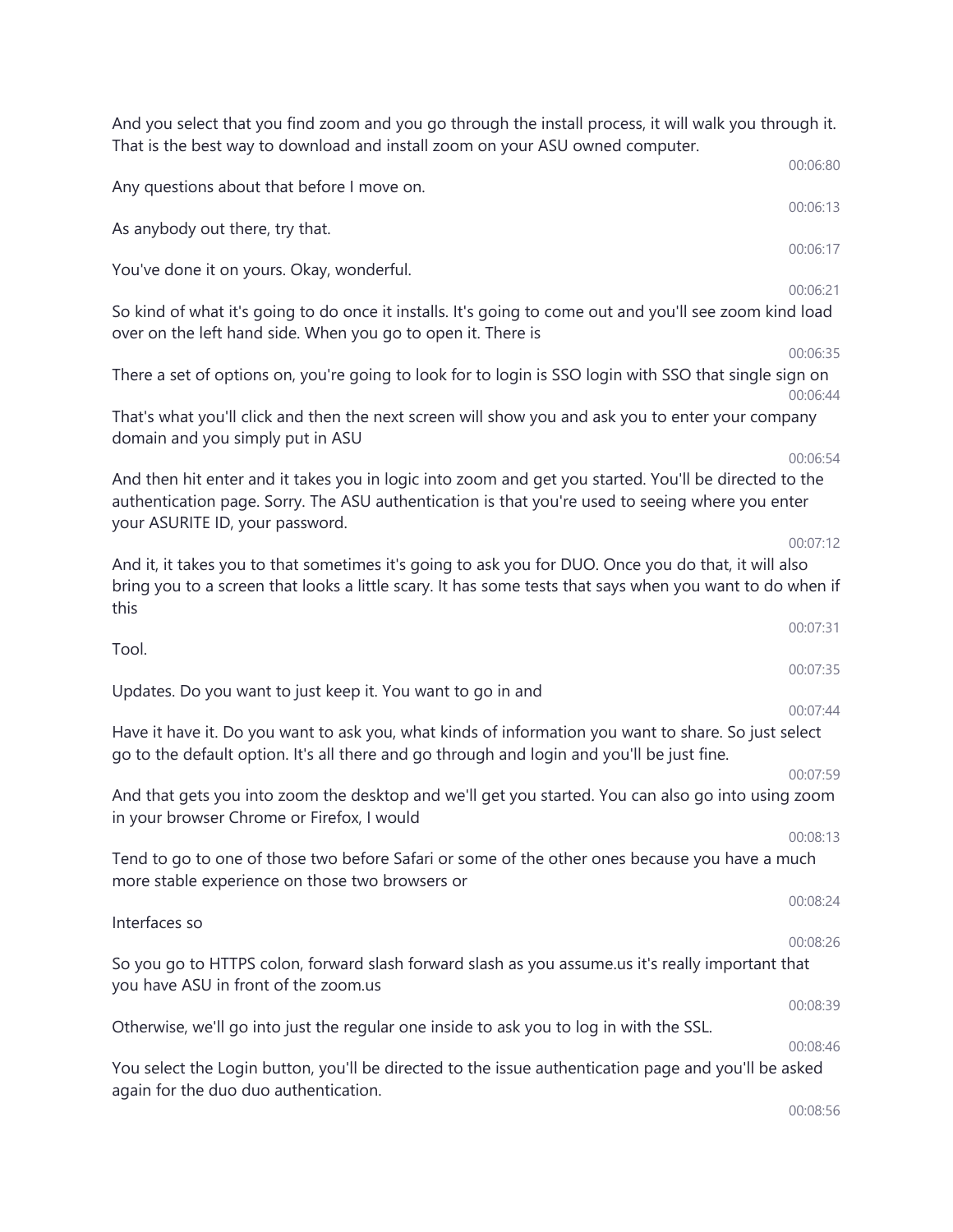You go through that process of the first time you log in, you'll get that information release consent form which is talking about earlier.

You can select to do not ask me again radio button and then select accept and then you should be logged into your zoom enterprise account and get moving forward. Now, once you're in there. There are a couple of things that I wanted to show you

Here for so you kind of have an idea of how to maneuver. Once you're in and you're running a meeting.

There are a few items over on the left hand side, there's a mute or unmute your microphone. There's an adjuster test your audio settings. So if you're not able to to hear somebody or they're not able to hear you. This is where you're going to go, you're going to click on this little

carrot or this little arrow, it'll pop up a dialog box that you'll be able to select items from I'm going to hover over that. But you guys able to see that out there when I hover over. Is it or any black screen that pops up.

Now you don't see that. Okay. Anyway, there are different options that are found under that. So you can select different microphones options are different.

Speaker options so that you can toggle between those and see if one of those will work for you.

You can also adjust the video or select a different video camera. It may be that the computer that you're on doesn't have a video camera installed and so you're not able to join my video and that's okay.

You'll just be able to watch what's on the screen people won't be able to see you also need to go back to the audio part if you get to a point where

You don't have a microphone and can't get into microphones installed, instead of just

00:10:58

00:10:53

00:10:43

Jumping out of the media and not joining it all. There is a college option that is available to you on most things are set up and I go into the settings. I'll show you how to make that available.

00:11:12

To to everybody. When you set your meeting up but call. The phone and that will give you a different audio option to join the meeting where people can hear, hear you talk. And then you can also hear them through the, through the phone.

00:11:30

There are, you can also invited people if that option is available to you. And that's something that you can do in your settings you can manage your participants.

00:11:44

You can mute unmute them. You can assign you can assign somebody to host or co Host You can excuse me co host. You can also allow them to record or not record you can remove replace that a lot of hold. And so that's where you would manage your participants by using that option.

00:12:08

I'm using the share feature right now and I'm sharing my desktop my screen. So anything that I do.

#### 00:09:52

00:09:05

00:09:22

00:09:32

### 00:10:29

# 00:10:08

00:10:22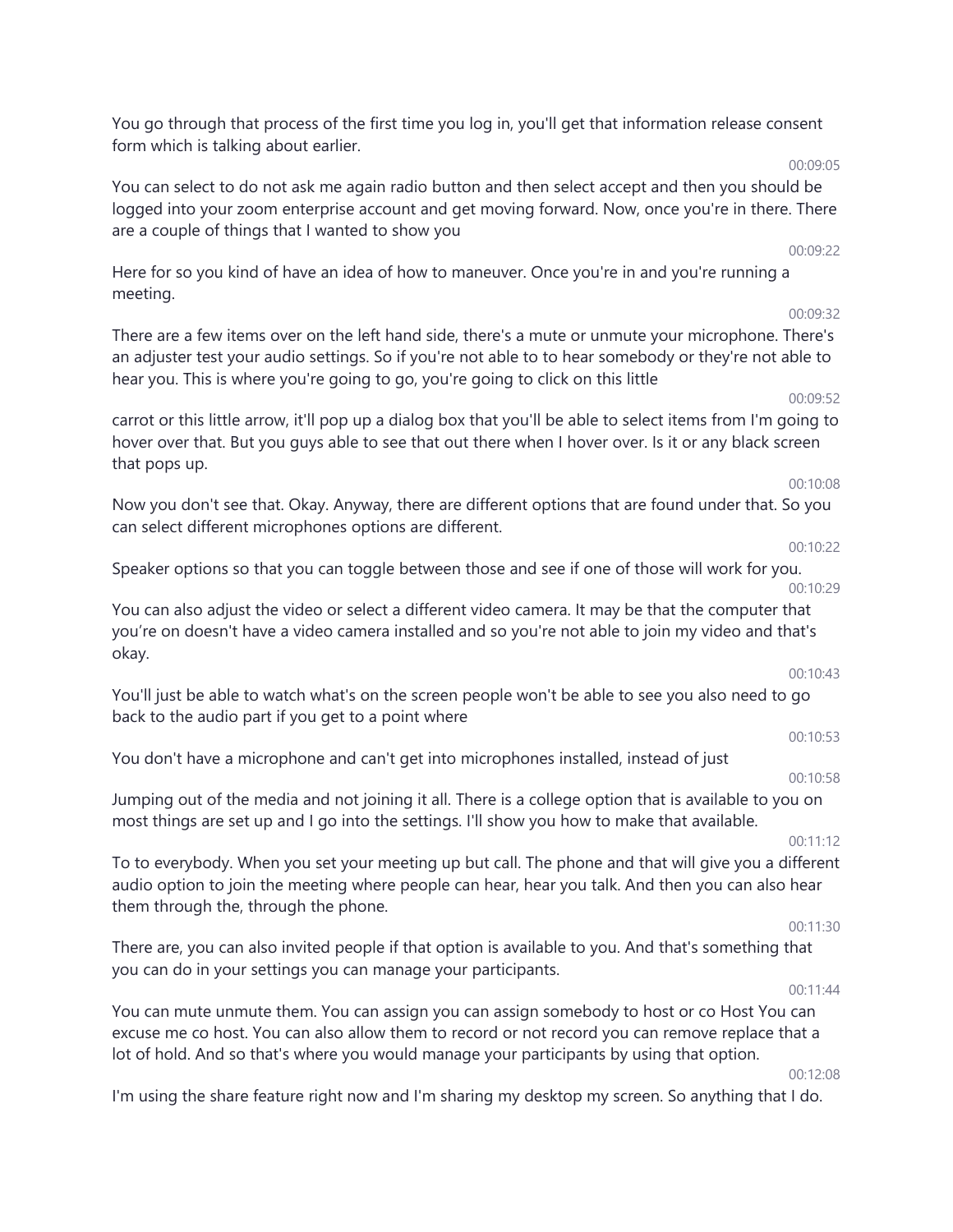|                                                                                                                                                                                                                                         | 00:12:16 |
|-----------------------------------------------------------------------------------------------------------------------------------------------------------------------------------------------------------------------------------------|----------|
| You would be able to see, but you can also do specific windows. So if you have a bunch of different<br>applications over open, excuse me, you can                                                                                       |          |
|                                                                                                                                                                                                                                         | 00:12:26 |
| You can select one specific item that you want everybody to see and they wouldn't be able to see<br>any of the other things that you have open on your computer.                                                                        |          |
|                                                                                                                                                                                                                                         | 00:12:38 |
| So if I were to go to a different page on the screen right now. You would be able to see anything that<br>I pulled up because I'm sharing the entire desktop with you.                                                                  |          |
|                                                                                                                                                                                                                                         | 00:12:47 |
| There was also a chat option that is available and you would click on that option to allow you to go<br>to the chat window to close it to open it up.                                                                                   |          |
|                                                                                                                                                                                                                                         | 00:13:00 |
| You can chat and be with individuals or you can chat with the entire group, you can send private<br>messages to the person who is leading the session.                                                                                  |          |
|                                                                                                                                                                                                                                         | 00:13:12 |
| Or who is hosting the session, those types of things.                                                                                                                                                                                   |          |
|                                                                                                                                                                                                                                         | 00:13:16 |
| Down at the bottom is also an option to end the meeting.                                                                                                                                                                                |          |
|                                                                                                                                                                                                                                         | 00:13:22 |
| And that's for you clicked into it for everybody. If you happen to be recording this session we end<br>the meeting, it stops the recording also begins to process.                                                                      |          |
|                                                                                                                                                                                                                                         | 00:13:34 |
| The recording for you in will return it to wherever it needs to go where you've selected either if<br>you've selected to have it recorded locally or if you've had it selected to record to the cloud, you<br>know, go to those places. |          |
|                                                                                                                                                                                                                                         | 00:13:51 |
| All right. Um, so I'm going to go back a page.                                                                                                                                                                                          |          |
|                                                                                                                                                                                                                                         | 00:13:57 |
| And I'm going to jump out to                                                                                                                                                                                                            |          |
|                                                                                                                                                                                                                                         | 00:14:02 |
| Actually going to jump out here and see if it will do this. You guys see my soon string now.                                                                                                                                            | 00:14:11 |
| Now,                                                                                                                                                                                                                                    |          |
|                                                                                                                                                                                                                                         | 00:14:13 |
| Or you                                                                                                                                                                                                                                  |          |
|                                                                                                                                                                                                                                         | 00:14:16 |
| May not be able to do it this one we have to go out to the                                                                                                                                                                              | 00:14:22 |
| Space of short training the next anticipated so                                                                                                                                                                                         |          |
|                                                                                                                                                                                                                                         | 00:14:27 |
| Go out to my profile hopefully you'll be able to see this. You guys see my profile there. Yes. All right,<br>good.                                                                                                                      |          |
|                                                                                                                                                                                                                                         | 00:14:28 |
| Night. Thank you.                                                                                                                                                                                                                       |          |
|                                                                                                                                                                                                                                         | 00:14:41 |
| So I'm, I'm in my profile. Now, so how I got to that is in zoom screen when I'm logged in, I'm able to<br>click on my face or the                                                                                                       |          |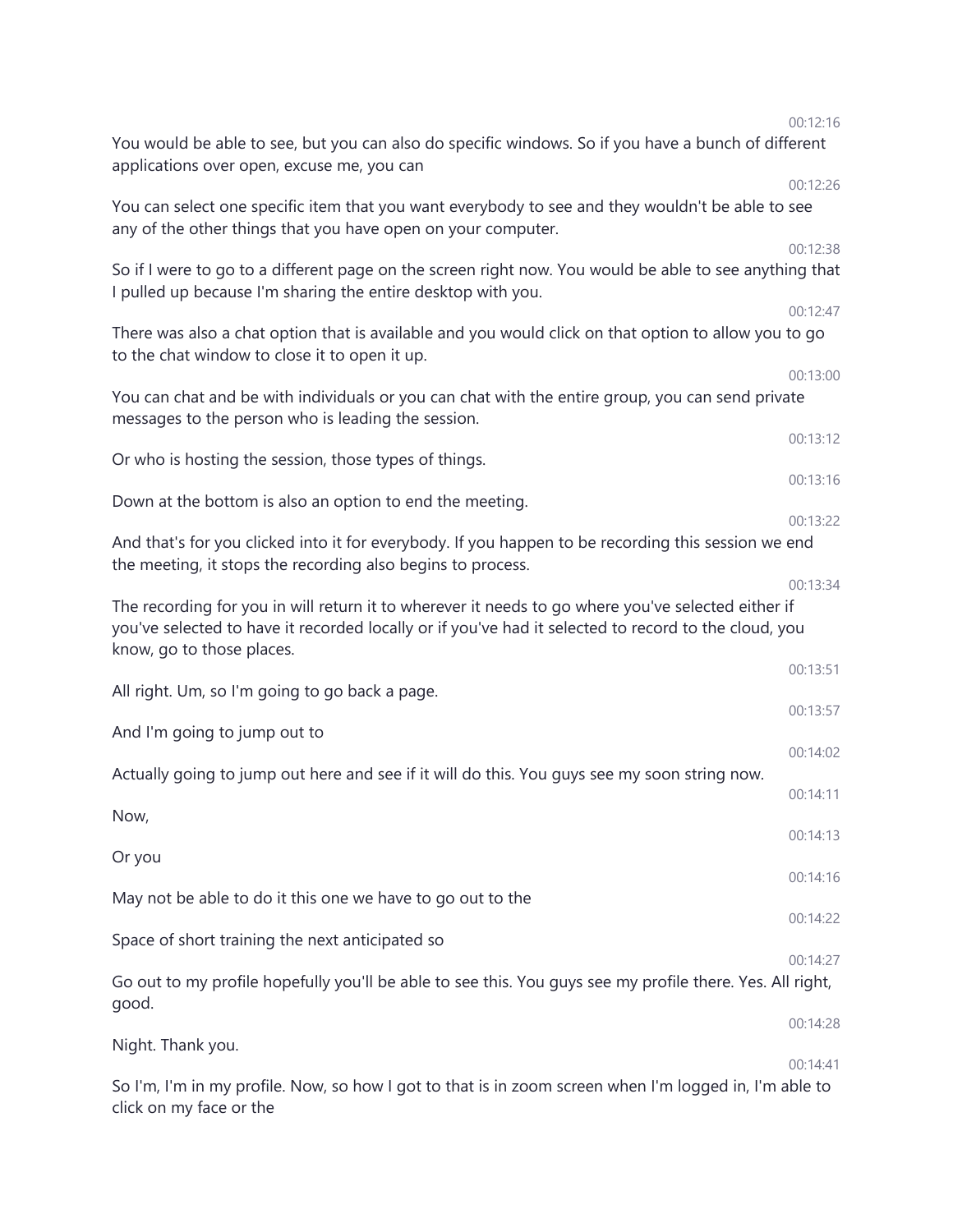| 00:14:55                                                                                                                                                                                                                 |  |
|--------------------------------------------------------------------------------------------------------------------------------------------------------------------------------------------------------------------------|--|
| Little icon and it's up in the right hand corner that allows me to go out and do my my profile and do<br>a few things within there so<br>00:15:06                                                                        |  |
| This is my current profile picture and I encourage you all to put your image in there because if you<br>don't, it's going to show a little kind of a shadow image.                                                       |  |
| 00:15:18<br>And not really have you in there. Anytime you're on a call it will show either your name. If you're<br>logged in, or it will show a just kind of a blank screen if if I were not                             |  |
| 00:15:33<br>sharing my screen.                                                                                                                                                                                           |  |
| 00:15:36<br>And if I had my video muted. If I stopped the video, it would show my image in there. And so people<br>would recognize that was not even see my face so                                                      |  |
| 00:15:50<br>That service, probably a good idea. And to do that you would just, you can go in and click on that<br>and edit that. You can also click on edit in                                                           |  |
| 00:16:00<br>Changing the information that's here as far as your name and your company. So I've got a Rick Baker<br>in here. I can select my country and region, I can put my phone number in Europe, I chose to do that. |  |
| And then I put Arizona State.<br>00:16:17<br>Arizona State University, Mary Lou Fulton Teachers College. So I chose to put in there. So, and then I                                                                      |  |
| click on save changes and that that saves it for<br>00:16:27                                                                                                                                                             |  |
| There's a personal meeting ID that was in there. This is a number that is specific to you, you can<br>change that and put some people have suggested that you put your phone number in there.<br>00:16:40                |  |
| You can do that just recognize that if somebody knows your phone number, they can call your<br>personal meeting on zoom at any time that they choose to do that and                                                      |  |
| 00:16:51<br>There are some some kind of, I don't want to call them security concerns or call them privacy<br>concerns.                                                                                                   |  |
| 00:16:59<br>With doing that because anybody can draw me into any of your personal meetings that you would                                                                                                                |  |
| be happy or any meeting will be having in your personal meeting space.<br>00:17:10<br>So there's, there are some ways to mitigate that and I'll mention those today. But to do that would                                |  |
| simply go into Edit and you would put that information in here and it is in the format of a phone<br>number. So that's why a lot of people say                                                                           |  |
| 00:17:26<br>To<br>00:17:29                                                                                                                                                                                               |  |
| To use your phone number and put that in there because it's easy to remember, you'll know that you<br>can start it off to anybody that                                                                                   |  |

00:17:36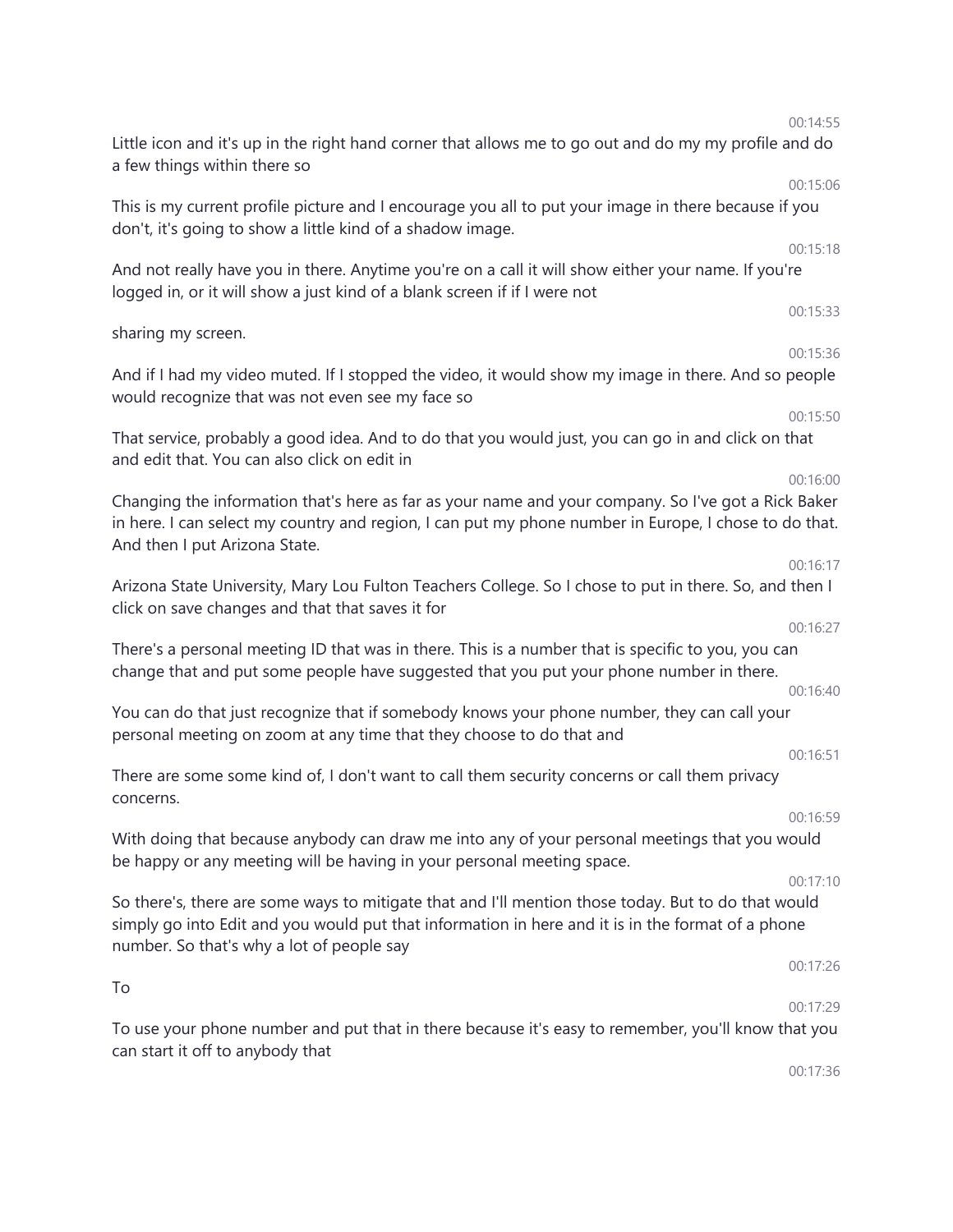| You need to start it up with. You can also select use my personal meeting ID for instant meetings. So<br>just dive into me real quick. If you have selected will default to using that for you.                                                                      |                      |
|----------------------------------------------------------------------------------------------------------------------------------------------------------------------------------------------------------------------------------------------------------------------|----------------------|
| So you set that within your profile.                                                                                                                                                                                                                                 | 00:17:52             |
| You can also add a personal link in here. I've not set that yet.                                                                                                                                                                                                     | 00:17:55             |
| The personal link is an alias for your personal meeting URL. It can be, it has to be between five and                                                                                                                                                                | 00:18:01             |
| 40 characters or five to 40 characters.                                                                                                                                                                                                                              | 00:18:12             |
| And so                                                                                                                                                                                                                                                               | 00:18:15             |
| You can get creative and put information in there.                                                                                                                                                                                                                   |                      |
| And again, I'm going to say when we did the slack training. A couple of weeks ago.                                                                                                                                                                                   | 00:18:19             |
| I kind of across them apart on this idea that this is a professional tool. And so anything that you put<br>in here needs to be professional and you need to treat this tool as such a professional tool that you<br>will have                                        | 00:18:24             |
| Professional conversations on so keep that in mind. And I think that will help us be safe with using<br>the tool that user type that I have is a pro account.                                                                                                        | 00:18:41             |
| So if you're in here and you're looking at your profile. And you notice that it doesn't say pro account,<br>your                                                                                                                                                     | 00:18:56             |
| Account that is not your ASU account. Okay, so that's another indication for you to look at                                                                                                                                                                          | 00:19:03<br>00:19:09 |
| Also just alone that we see capacity, the capacity is set at 300 so you can have up to 300 people<br>joining or you can have a meeting with just yourself or you can have a meeting with one other<br>person.                                                        |                      |
| So,                                                                                                                                                                                                                                                                  | 00:19:25             |
| I did a meeting I wanted to share a quick tip with somebody the other day and I couldn't get ahold<br>of them. So I just opened up a zoom meeting, real quick, and did a                                                                                             | 00:19:27             |
| recording the meeting the screen share of what I was trying to show them what to do, and did a<br>quick and easy.                                                                                                                                                    | 00:19:39             |
| Kind of a SlideShare for them recorded that what it was over, I did it. I had that that may be recorded<br>that I shared that link out to that person with so that they could see how to do that certain tip.                                                        | 00:19:48<br>00:20:03 |
| So that's, that's something that you can do that on your own, you can and you can go in and<br>practice. That way you can see what you look like to see if there any odd things that you do when<br>you do a session and and kind of make you aware of what that is. |                      |
|                                                                                                                                                                                                                                                                      | 00:20:21             |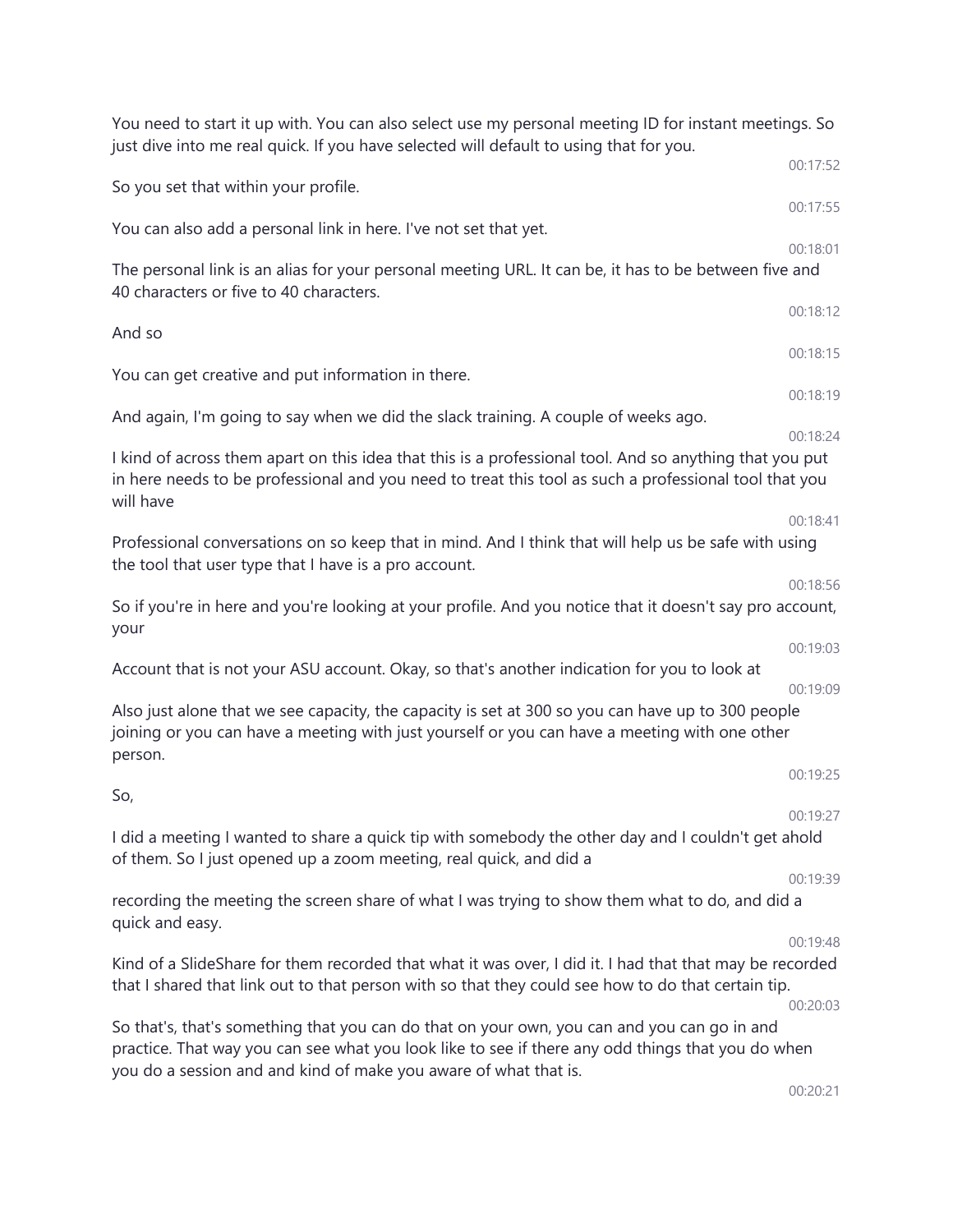| Notice I have my language set to English. You can edit that and select whatever you wish afford to<br>be in that meeting and connecting of the messages that you send out to people as far as your                                                                                            | 00:20:35             |
|-----------------------------------------------------------------------------------------------------------------------------------------------------------------------------------------------------------------------------------------------------------------------------------------------|----------------------|
| Your invitations to meetings and things. I encourage you to go in and set the date and time your<br>time zone. Notice I have mine set to Arizona and my date format that I prefer is month, month, day,<br>year year year year                                                                |                      |
| Year, and then the time format. I'm using the 24 hour time format because I have difficulty with<br>remembering what                                                                                                                                                                          | 00:20:52             |
| Of this and that helps me                                                                                                                                                                                                                                                                     | 00:21:04             |
| And I can also connect to a calendar. So I've got my connected to my Microsoft Outlook, which                                                                                                                                                                                                 | 00:21:09<br>00:21:20 |
| In Outlook, I'm able to go into my calendar, I can                                                                                                                                                                                                                                            | 00:21:27             |
| Set up a meeting and then I can add zoom to that meeting. I don't even have to go into zoom it will<br>go out automatically do that for me. And so                                                                                                                                            |                      |
| When people are                                                                                                                                                                                                                                                                               | 00:21:39<br>00:21:43 |
| Experiencing life yes as long as you engage them and you add that on your calendar, you'll see at<br>the top on your top ribbon outlook, if you added to that.                                                                                                                                |                      |
| Okay, and then the Sun in password and the host key, those kinds of things you can go out and look<br>at assigned password that would leave alone a host key. You can edit that so that the host Key of it<br>sends out or when you're joining something by phone, you have that information. | 00:22:00             |
| And if you have a want to make sure that you get signed out for every device. Like if I if I left this<br>open but I leave today. I forgot. And I'm halfway home.                                                                                                                             | 00:22:21             |
| Or I get home and I think, oh yeah, I left that open                                                                                                                                                                                                                                          | 00:22:35<br>00:22:38 |
| I can go in here. I can select this sign me out of all the devices. So wherever I'm logged into zoom or<br>whatever device is my mobile phone.                                                                                                                                                |                      |
| By work laptop night my own computer or any one of the conference rooms that I've been in, I can<br>go in and select this idea from all devices if I do that right now, I lose all of our connection. So I'm<br>not going to do that.                                                         | 00:22:48             |
| So we'll see                                                                                                                                                                                                                                                                                  | 00:23:06             |
| Go ahead and                                                                                                                                                                                                                                                                                  | 00:23:14             |
| Minimize that right now.                                                                                                                                                                                                                                                                      | 00:23:16<br>00:23:21 |
| And                                                                                                                                                                                                                                                                                           | 00:23:23             |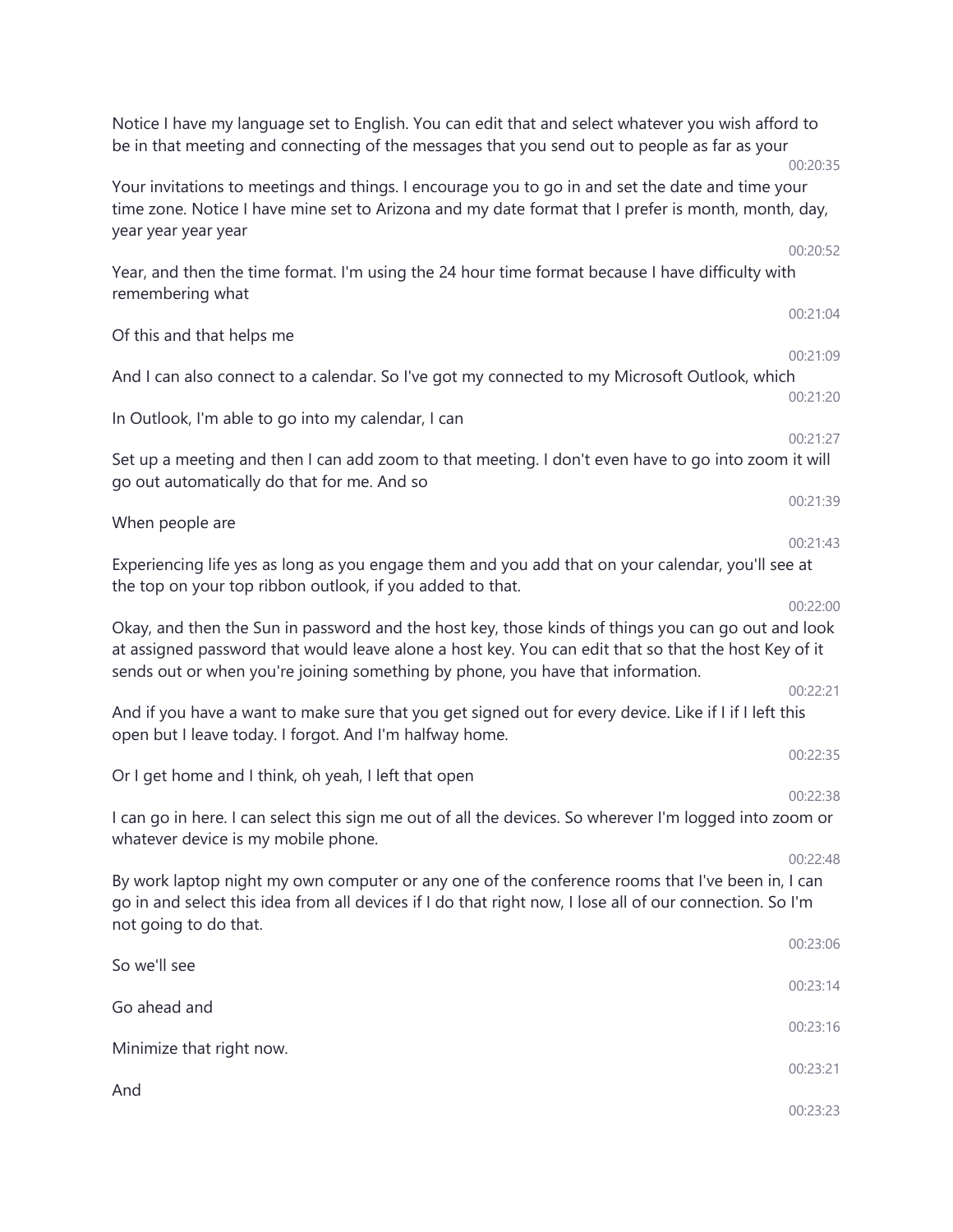| When you go into zoom, you'll be able to see that Daysi. Can you, I don't know if you can hover over                                                                                                                                                        | UU:23:32 |
|-------------------------------------------------------------------------------------------------------------------------------------------------------------------------------------------------------------------------------------------------------------|----------|
| and see on your end, but there's a little card that is for settings. And when I click on that. Can you<br>guys see that at all.<br>dardon                                                                                                                   |          |
|                                                                                                                                                                                                                                                             | 00:23:49 |
| Yeah.<br><b>Rick Baker</b>                                                                                                                                                                                                                                  |          |
|                                                                                                                                                                                                                                                             | 00:23:50 |
| You can see the general video, audio chat, all of that and and application wonderful that I can<br>breathe a sigh of releif. Sorry, I should have tried this.                                                                                               |          |
|                                                                                                                                                                                                                                                             | 00:24:00 |
| Earlier, to make sure that everything is going to work as expected, but this is perfect. So I selected a<br>little cog. And just so you know, it was like this.                                                                                             |          |
| On your zoom screen and then then I have all these different options, anything that I set up here and                                                                                                                                                       | 00:24:10 |
| say here will become the default for any meeting that I set up.                                                                                                                                                                                             |          |
| So I think it's important to recognize that otherwise you'll have options to set some basic things                                                                                                                                                          | 00:24:23 |
| when you go into a meeting.                                                                                                                                                                                                                                 | 00:24:32 |
| In scheduling options, but if you want to go deeper and get into some of the more advanced kinds<br>of things.                                                                                                                                              |          |
|                                                                                                                                                                                                                                                             | 00:24:40 |
| For zoom. This is where you go, you go into settings and I would do that and kind of play around<br>with the settings and go in and see what it looks and feels like with somebody that's friendly that<br>you can practice with and and see how it behaves |          |
|                                                                                                                                                                                                                                                             | 00:24:57 |
| But they're going to take you just kind of go through these and give you some tips and pointers. If<br>that's okay and give you some ideas of what to know what not to do before I jump into that. Were<br>there any questions on profile that you had      |          |
|                                                                                                                                                                                                                                                             | 00:25:14 |
| Yeah. Okay, any questions in here are                                                                                                                                                                                                                       | 00:25:20 |
| Pacing. Are you guys okay with where we're going. And we're doing                                                                                                                                                                                           | 00:25:26 |
| Do I need to go faster. We Are you excited to get to this.                                                                                                                                                                                                  | 00:25:32 |
| Is required before                                                                                                                                                                                                                                          | 00:25:36 |
| So some of the things that I have selected what an openness to me. What do I want. How do I<br>wanted to start off                                                                                                                                          |          |
|                                                                                                                                                                                                                                                             | 00:25:46 |
| I didn't know this is when I log in.                                                                                                                                                                                                                        | 00:25:50 |

There's a little cog up here that you guys apparently can't see, but for those of you in the room. You

00:23:32

can see there's a cog that is for settings.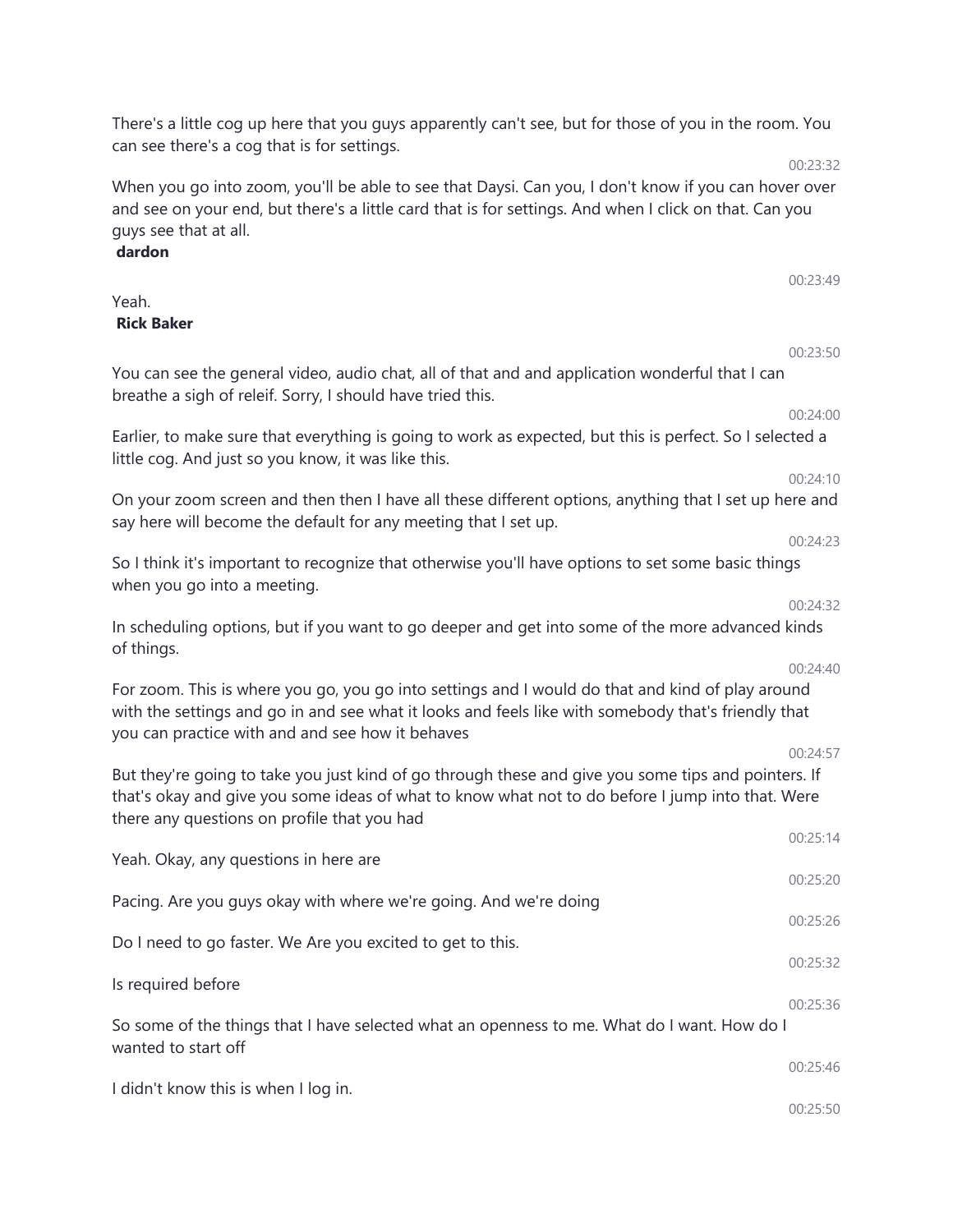And start zoom when I start windows in if 'm on my Mac. It would say

We recognize that and so when do you want to start out as part of the application is concerned, the app. Do you want us to start when you start windows so that it's there available in time.

So somebody can call you out or you can just reach out and start a meeting with somebody you don't have to search for it and turn it off. So I've got some liked it so that anytime I start windows up Zoom is going to be there started up and ready for

I can also choose to sign up the start, zoom, when I start windows.

Those are pre determined for me.

00:26:38

You know, I think that is set by as you notice how those are different color blue than everything else. 00:26:45

And the thing that means that issue has that set as a global setting. So it's going to start in windows in time you start windows.

So, 00:27:01

The

And actually,

00:27:02

00:26:56

When the close to minimize window to notification area instead of the task far that selected on mine, and to turn the truth. She just skipped over that because I didn't study up on the camera and tell you what I mean. So sorry.

#### 00:27:20

The automatically copy the invitation URL to Clipboard after the meeting starts so that if somebody sends you a message and says on Slack maybe and says, hey, I can't get into the zoom meeting on is it

You can quickly go in as slack and just hit paste and it will be there for you. So copies done in your clipboard and

#### 00:27:43

00:27:34

It sets it up. And that's kind of a nifty tool. So I'm going to go ahead and click on that. The thing that I need to be aware of.

#### 00:27:52

Is if I have a copy something that I want that I'm thinking I'm going to paste this in during the meeting. So I want that on my clipboard. So I can do that.

#### 00:28:02

This is just taking the place of that if I had selected. So that's something to be mindful of. And in thinking through about having that setting in. And I think that's why I selected, not to do that. So I'm going to go back to that.

00:28:18

#### 00:25:58

00:26:10

00:26:26

00:26:31

00:26:33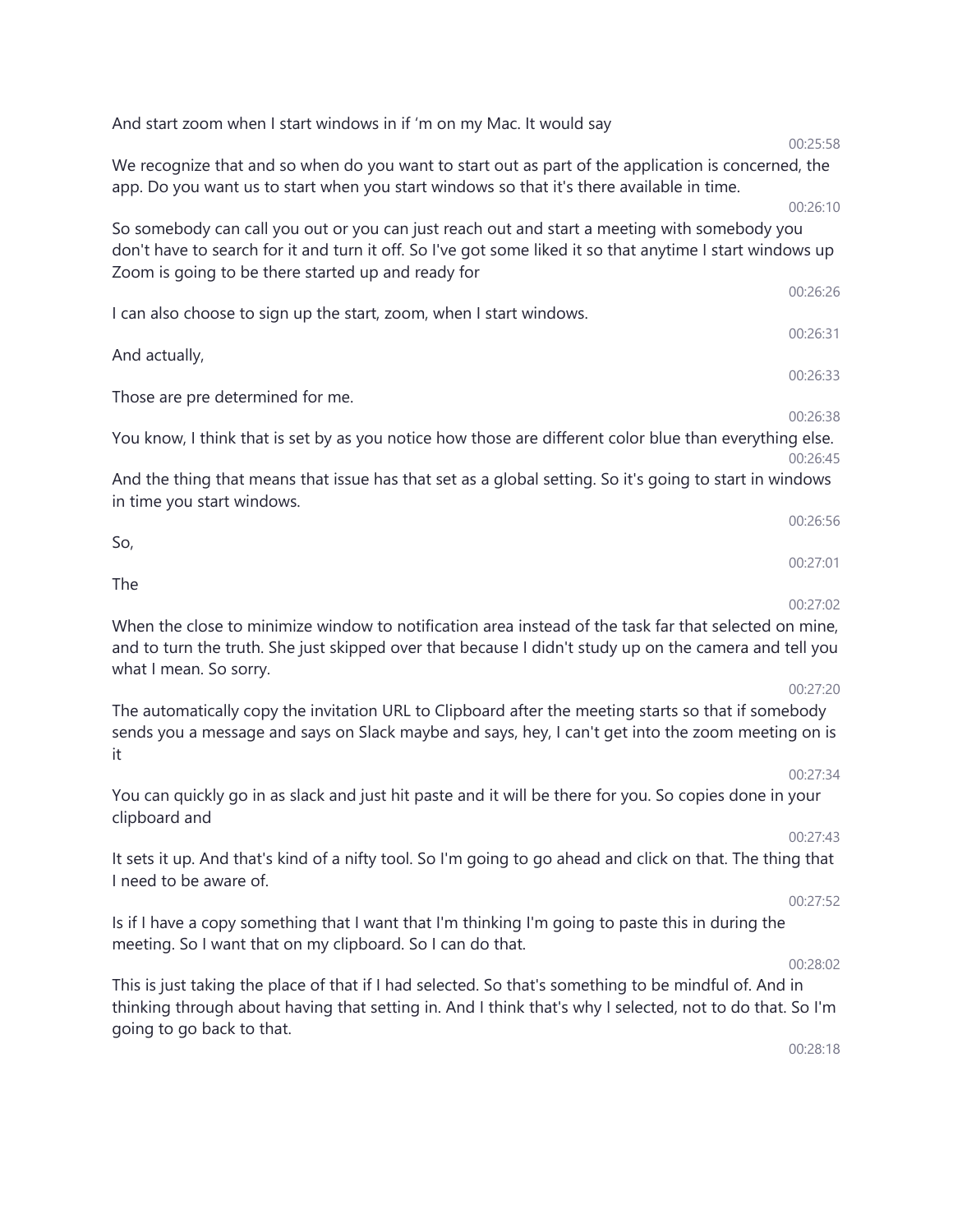And then confirm with me when I leave a meeting. So if I accidentally end a a meeting is going to come up and say, Are you sure you want to leave this meeting. And then I can say yes and confirm that if I don't have that selected. It's just going to take you out of a meeting. 00:28:36

And you'll have to rejoin you shouldn't be able to rejoin the meeting, unless you've been removed by the host and the host has its stuff for you not to be able to enjoy. So we'll get to that in a few minutes.

And then we haven't set to remind me five minutes before my upcoming meetings, it'll pop up a message to you and say, Hey, I'm assuming that is starting in a few minutes.

So those are all kind of application settings that you want to go in and consider how you want that to be, Hey, if you are wondering what led you want some deeper information about that.

You can go out to zoom.us and go to support and Luna for application signs and it will take you and give you at nauseam information about application settings. So there's some great information there. And I encourage you to go there at the end of the presentation. I've got some

Some links out to that will share with you. So for content sharing

I would, I know my home computer I use dual loggers.

In my office, my home computer but my office computer I have dual monitors and I have that typically set to use dual monitors in this scenario is the selected because I recognize only have one monitor and that's all we're using here. So it's not using that feature.

I can also have it into full screen automatically when starting or joining joining the meeting, and then it puts everything else behind brings that to the front that can be problematic for you if you have things that you need to get to

And you're not sharing everything so

The

It's you can decide if that's a good setting for you or not. I don't typically use that because a lot of times I have things I have multiple things open at the same time so that I can meander around and show different things during me

So I do have said, however, to enter full screen automatically putting viewing screen shared by others. And that way, it brings it up larger and makes it easier for me to see. I'm not trying to fiddle around and try to make the settings.

Exactly what I need to be able to see it during the presentation is something to show

00:31:21 00:31:26

So the maximize I don't think is something. Oh, maximizing the screen is kind of what it takes over the whole thing full screen is it's going to fill that entire screen that you're sharing

00:29:05

00:29:19

00:29:45

00:28:52

00:39:56

00:29:50

00:30:15

00:30:31

00:30:35

00:30:55

00:31:14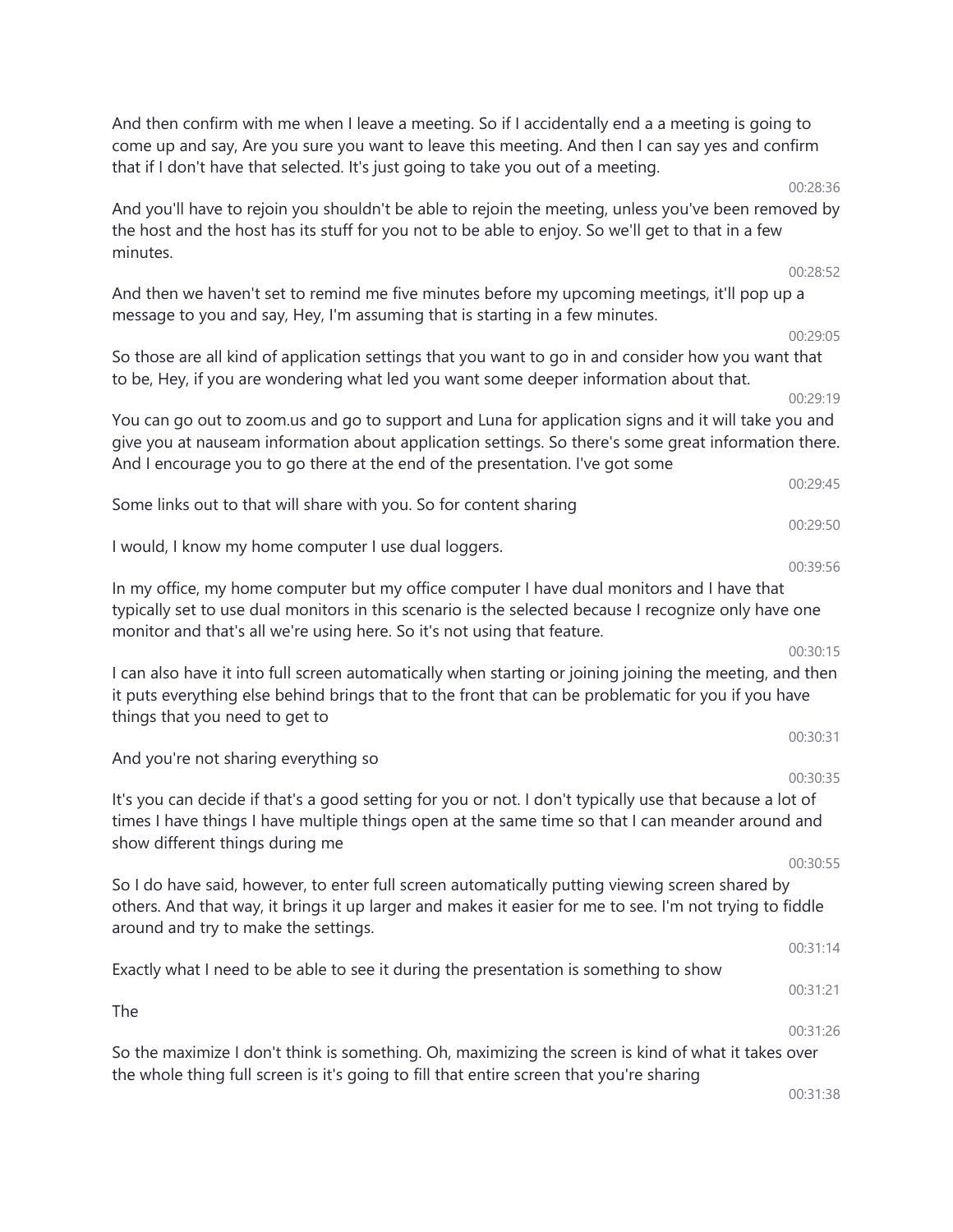| Scale to Fit my zoom window when viewing screen shared by others is an important tool to utilize.<br>So go ahead and select that one and that way. It keeps you from having to fiddle with things when<br>things are going Sunday share something                                                  |                      |
|----------------------------------------------------------------------------------------------------------------------------------------------------------------------------------------------------------------------------------------------------------------------------------------------------|----------------------|
|                                                                                                                                                                                                                                                                                                    | 00:31:59             |
| The graphics and GPU is the Graphics Processing Unit acceleration so                                                                                                                                                                                                                               | 00:32:08             |
| Enable screen sharing the point you have that Excel over acceleration available. A lot of times, or<br>sometimes you will be in a meeting and you can't do a screen share it may be that                                                                                                           |                      |
| The machine that you're on or the other person is on is not a lot of that because it doesn't have<br>enough power to drive the screen share. So you're having issues with that. That may be what's<br>causing it, and what                                                                         | 00:32:21             |
| What's behind that particular issue.                                                                                                                                                                                                                                                               | 00:32:36             |
| You can also be able to remote control all applications. So if you want somebody to take control of<br>your computer screen anything you're sharing                                                                                                                                                | 00:32:41             |
| You can allow them to do that in any application that you have open                                                                                                                                                                                                                                | 00:32:53<br>00:32:58 |
| They would be able to go in and do that. So it may be that if we needed to troubleshoot something<br>on your computer, we may be able to utilize that to go in and help you do that. So be careful with<br>sharing that tool with anybody.                                                         | 00:33:13             |
| And it's not something I said as a default because I don't want somebody                                                                                                                                                                                                                           | 00:33:20             |
| Going in and doing those types of things. But you can also screen so anytime nap settings don't have<br>those options.                                                                                                                                                                             |                      |
| Okay.                                                                                                                                                                                                                                                                                              | 00:33:28<br>00:33:30 |
| The                                                                                                                                                                                                                                                                                                | 00:33:34             |
| Interesting.                                                                                                                                                                                                                                                                                       | 00:33:37             |
| And that's probably because we're on a Windows box. Yeah. So thank you for bringing that up<br>because the settings on Mac and Windows are going to be a little bit different. So get in what get<br>those in place again going out to zoom.us and talking about and searching for content sharing | 00:33:59             |
| Settings will give you kind of, again, a detailed list of the different types of things can can do using<br>now.                                                                                                                                                                                   |                      |
| So I'm not going to go over the rest of these. I am going to show you some of the advanced future<br>features.                                                                                                                                                                                     | 00:34:12             |
| It's going out to                                                                                                                                                                                                                                                                                  | 00:34:20             |
|                                                                                                                                                                                                                                                                                                    | 00:34:32             |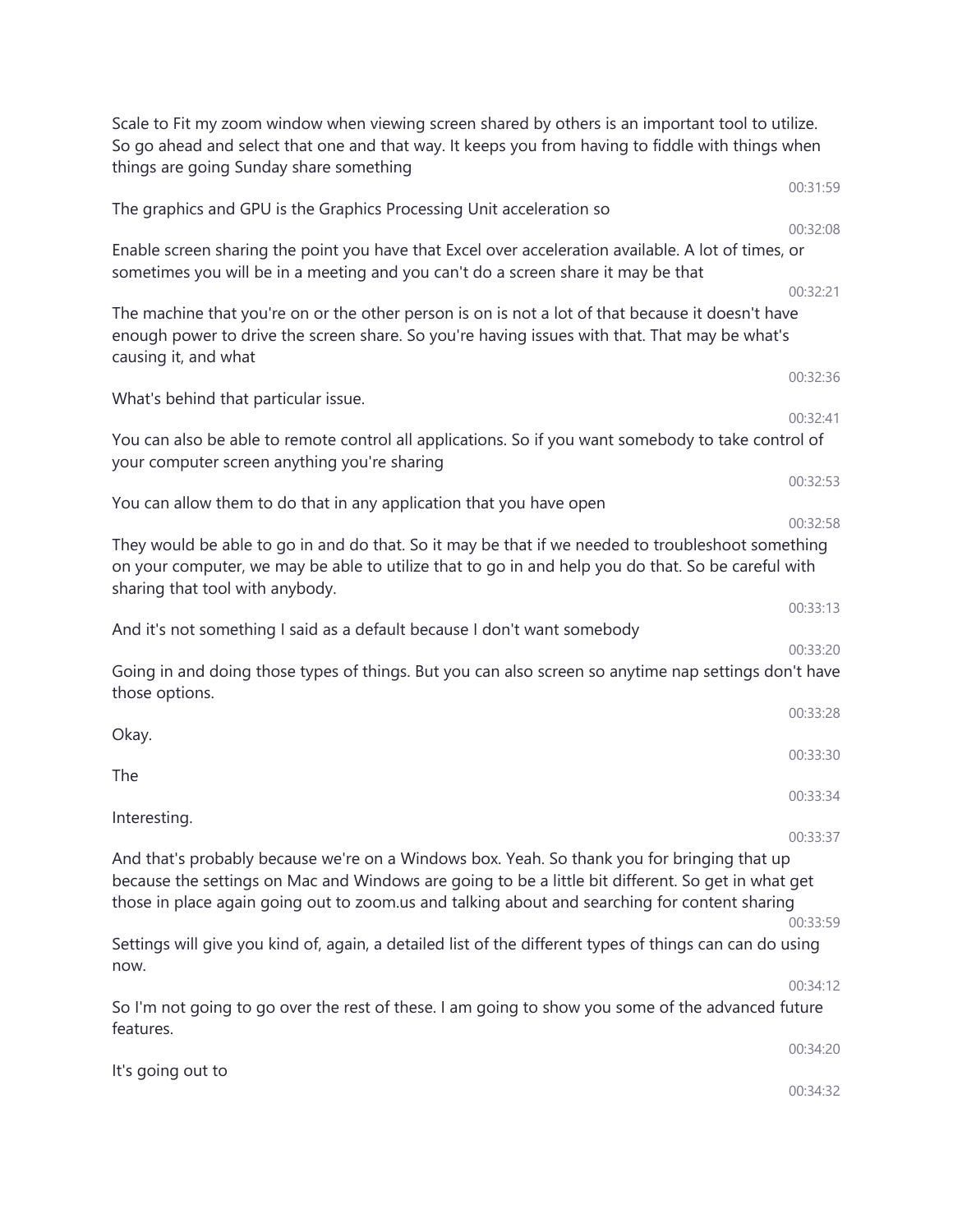| Well, it's wanting to open that in explorer or edge. It's back your mind and it is not allowed me to see<br>that. Sorry.                                                                                                     |          |
|------------------------------------------------------------------------------------------------------------------------------------------------------------------------------------------------------------------------------|----------|
|                                                                                                                                                                                                                              | 00:34:45 |
| So unfortunately, and then some interesting. So anytime you go to the advanced settings.                                                                                                                                     | 00:34:53 |
| It's going to pop you out to the                                                                                                                                                                                             | 00:34:58 |
| To your web browser to do that on this particular machine, the web browser is                                                                                                                                                | 00:35:07 |
| Microsoft Edge, which I'm not excited about, but it is what it does. And so, and I'm not going to be<br>able to cleanse, this just so we can go through some of these and talking about                                      |          |
| So in this particular strain. This is                                                                                                                                                                                        | 00:35:23 |
| These are some of the real the signs that I wanted to kind of show you for sure.                                                                                                                                             | 00:35:28 |
|                                                                                                                                                                                                                              | 00:35:35 |
| And that is, so how do you                                                                                                                                                                                                   | 00:35:42 |
| Yeah, so when I set my default. I don't want to start my video.                                                                                                                                                              | 00:35:51 |
| When I am starting a meeting, I want my host video of our participants videos to be off because I<br>don't want to                                                                                                           |          |
| Become a doctor is I'm starting that up and sometimes I've got my face down.                                                                                                                                                 | 00:36:01 |
|                                                                                                                                                                                                                              | 00:36:07 |
| In the street and a lot of ANYBODY HAVE TO LOOK AT ME UP CLOSE like that. And so I started with<br>those off and I recommend that you all do that as well.                                                                   |          |
| And the participants video. I like that to be off as well because I'd like for them to have the choice of<br>whether or not they want the video to be on                                                                     | 00:36:20 |
|                                                                                                                                                                                                                              | 00:36:30 |
| The                                                                                                                                                                                                                          | 00:36:34 |
| The other option I select is telephone and computer audio when I send out my invitation. This gives<br>both the it gives you a detailed both of those options in that invitation. And so you want to provide<br>the greatest |          |
| Opportunity availability as you can for each of your means so you can select those if you want to do<br>it all over telephone, you can do that as well.                                                                      | 00:36:55 |
|                                                                                                                                                                                                                              | 00:37:08 |
| And it will give you all the information for how to call into me set up the meeting the host<br>information and the participant information very much like you would for the Cisco.                                          |          |
| Lines that we currently have. One of the things that                                                                                                                                                                         | 00:37:21 |
|                                                                                                                                                                                                                              | 00:37:26 |
| Has been discussed. I think they're moving toward this as far as you to all of the issue is getting away<br>from the other conference lines that we have and moving everything to zoom because it does have                  | 00:37:39 |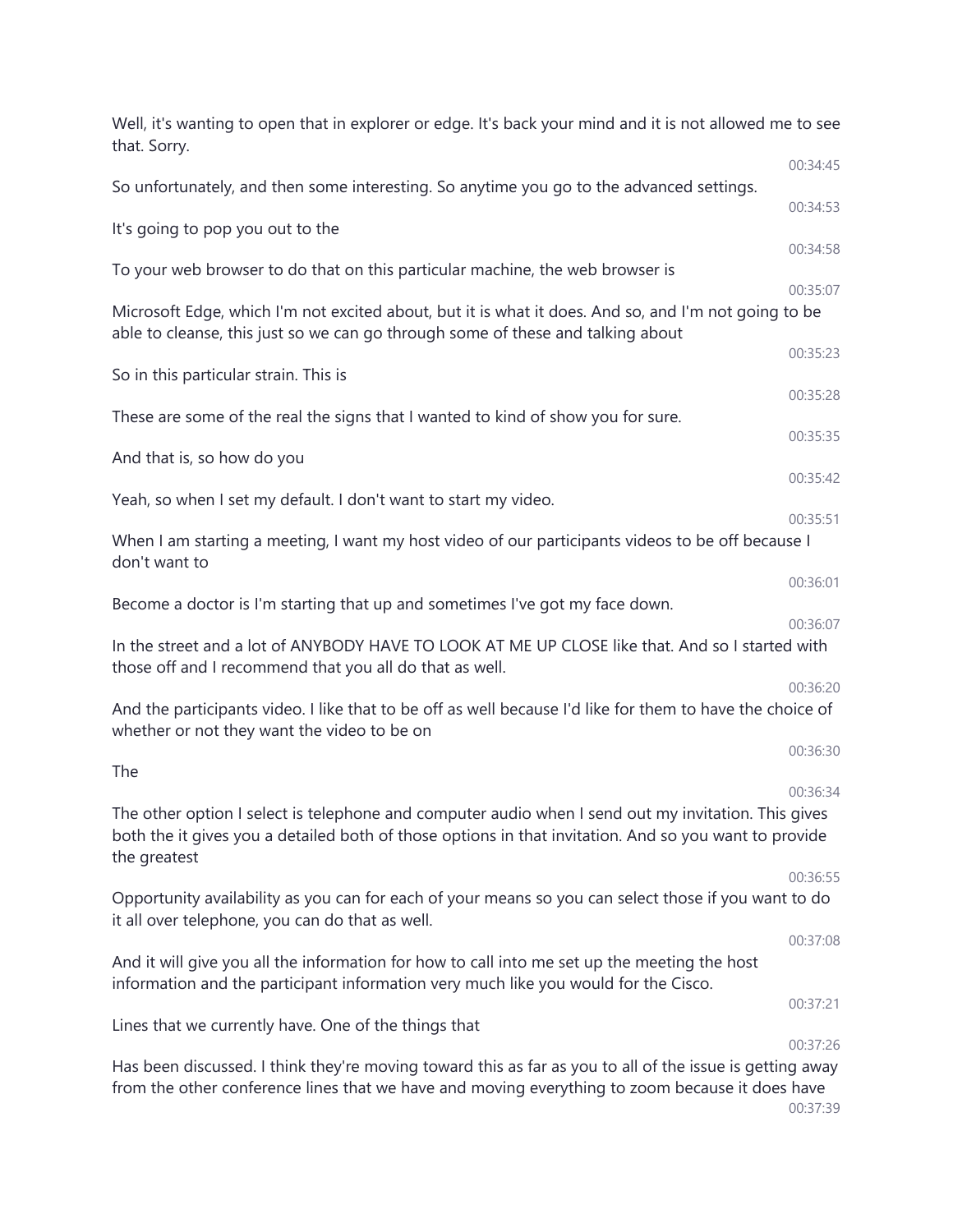| The option of doing telephone telephone and computer options for us. So those are all items that<br><b>Cstehr</b>                                                                                                           |          |
|-----------------------------------------------------------------------------------------------------------------------------------------------------------------------------------------------------------------------------|----------|
| I have a question on the phone. So if they're if they're joining us on phone, then that limits their chat<br>box. We can't respond. It's like they can text in a chat. Correct.<br><b>Rick Baker</b>                        | 00:37:50 |
|                                                                                                                                                                                                                             | 00:38:03 |
| But if they're only other phone. Yes. And so they wouldn't be able to text in                                                                                                                                               | 00:38:11 |
| Unless they're joining with a smartphone and they have their and they have zoom up on their<br>smartphone or mobile device.                                                                                                 |          |
| They may be able to do some chat within there it will be a little bit cumbersome for them. But the<br>option is still there for them to do it. But if they're calling in from the phone.                                    | 00:38:20 |
| They're not going to be able to chat and they'll use the normal kind of like a movie star six and those<br>kinds of things. So very much becomes kind of the telephone audio interface that they're using at<br>that point. | 00:38:30 |
| Okay, thank you. Sure. And sometimes you need to fail back to using the phone because you can't<br>get your microphone to work for the session, you can go ahead and join the video portion of the<br>meeting.              | 00:38:45 |
| The video portion of the meeting on your computer and just with your phone. So you have that<br>option to do                                                                                                                | 00:39:00 |
| And then you would have the chat feature as part of the video option and because you're in that<br>way. That makes sense.                                                                                                   | 00:39:08 |
|                                                                                                                                                                                                                             | 00:39:18 |
| Okay, I kind of see your head nodding, so                                                                                                                                                                                   | 00:39:23 |
| So I think we went over quite a number of these already in meeting big sick.                                                                                                                                                |          |
| The option to we're getting into some of the                                                                                                                                                                                | 00:39:31 |
|                                                                                                                                                                                                                             | 00:39:37 |
| More advanced kinds of things here. So chat.                                                                                                                                                                                | 00:39:40 |
| I can prevent participants from saving the chat. So if anybody that's in the session if                                                                                                                                     |          |
| We have a chat session going on. They can go in and copy all of that, unless I select this prevent<br>participants from singing chat.                                                                                       | 00:39:50 |
|                                                                                                                                                                                                                             | 00:40:00 |
| So if you are very protective of the information that potentially could be shared in a prayer meetings.                                                                                                                     | 00:40:07 |
| You'll probably want to go in and select prevent participate participants from saving the chat,<br>because once they say that they can choose to do anything with that they wish and can share that                         |          |

with whoever they want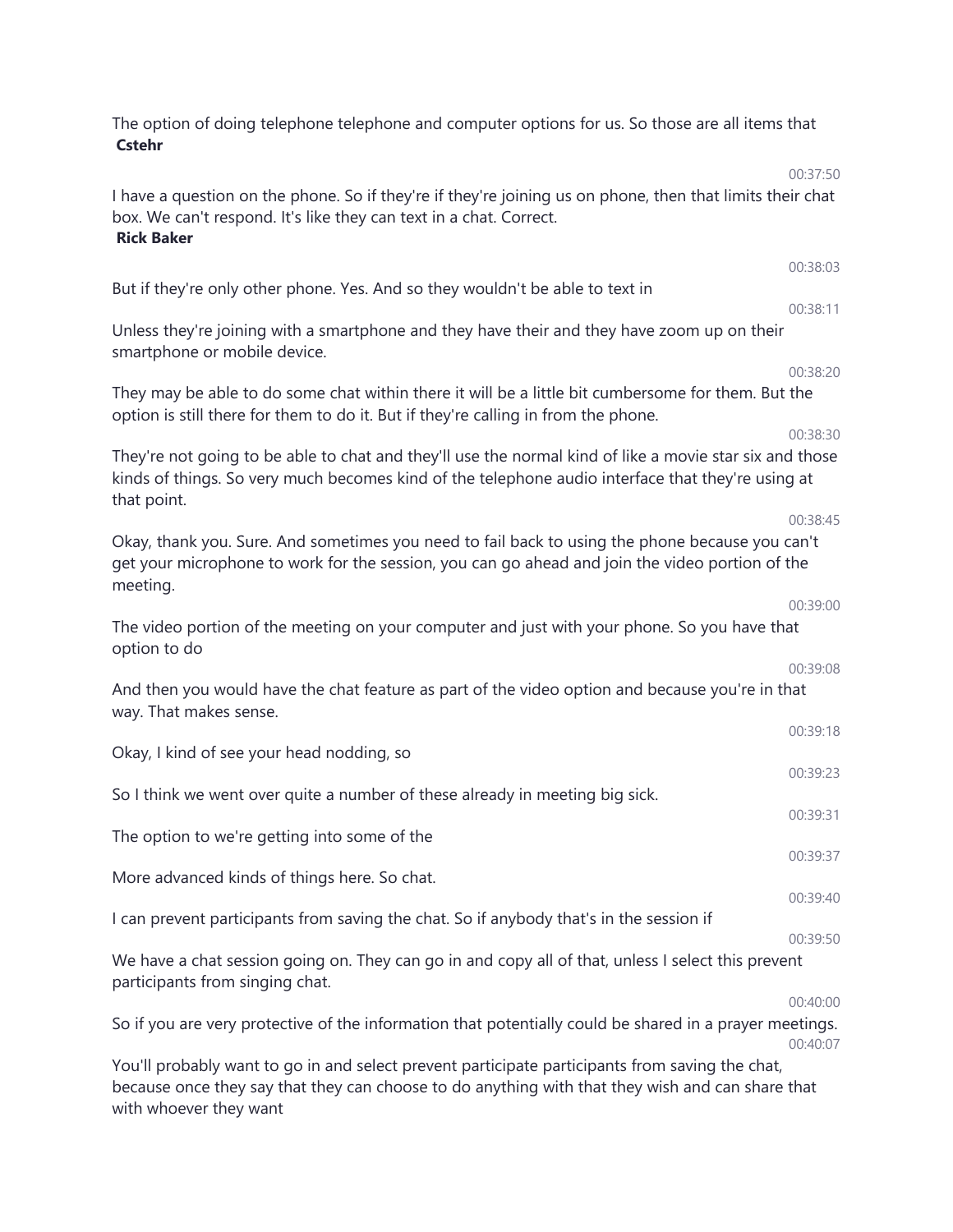|                                                                                                                                                                                                                                                                                | 00:40:22 |
|--------------------------------------------------------------------------------------------------------------------------------------------------------------------------------------------------------------------------------------------------------------------------------|----------|
| So be mindful of that. That is a setting that if you make chat available.                                                                                                                                                                                                      | 00:40:28 |
| And you can select that option for not allowing them to save that chat.                                                                                                                                                                                                        |          |
| However, if you do want them to save the chat be selected.                                                                                                                                                                                                                     | 00:40:37 |
|                                                                                                                                                                                                                                                                                | 00:40:41 |
| You can also choose to allow participants to chat with one another, privately or you can turn that off.<br>You can also choose to play sound participants join or leave the meeting.                                                                                           |          |
|                                                                                                                                                                                                                                                                                | 00:40:54 |
| I really don't have a lot to share about that other than it's a way of learning you if you've got a large<br>meeting going on and you want to know if somebody else joins. That's a nice                                                                                       |          |
|                                                                                                                                                                                                                                                                                | 00:41:08 |
| Nice tool to have enabled. You can have it just so the host hears it, or you can have a sweater.<br>Everybody in the in the meeting can hear it or                                                                                                                             |          |
|                                                                                                                                                                                                                                                                                | 00:41:22 |
| You can also                                                                                                                                                                                                                                                                   | 00:41:24 |
| Select the order you turn it off. So it doesn't make a sound at all. You can also with for those on the<br>telephone. You can have them state their name when they call in and it will it will say who they are as<br>they join the meeting, and you would select that option. |          |
|                                                                                                                                                                                                                                                                                | 00:41:49 |
| So if you want to be able to share files during the session, you would turn that option on and that<br>would allow anybody in the meeting to share files through Chat.                                                                                                         |          |
| So some comments in there. If you use that only if you trust everybody in the meeting to share<br>appropriate information.                                                                                                                                                     | 00:42:01 |
| And to share files that would not potentially be                                                                                                                                                                                                                               | 00:42:12 |
|                                                                                                                                                                                                                                                                                | 00:42:19 |
| Contained viruses or those types of things. So keep that in mind.                                                                                                                                                                                                              | 00:42:27 |
| Also display end of meeting experience feedback survey I got that turned off. So if it was, if we have<br>that connection or those kinds of things.                                                                                                                            |          |
|                                                                                                                                                                                                                                                                                | 00:42:38 |
| It'll come up and give you a thumbs up or thumbs down and you can let zoom know how the<br>meeting experience was so that they can do something with that.                                                                                                                     |          |
|                                                                                                                                                                                                                                                                                | 00:42:51 |
| I can also have a survey at the end so you guys can tell me that this was anything that went wrong<br>and that will be transmitted as well.                                                                                                                                    |          |
|                                                                                                                                                                                                                                                                                | 00:43:04 |
| If I want somebody to close to me with me. I can select that option. And I can add or give the same<br>controls and I have to coax that would allow them to do anything that I can do.                                                                                         |          |
| It. That's very helpful when you're leading the meeting. Maybe you don't want to be in charge of all                                                                                                                                                                           | 00:43:22 |
| the chat stuff that's coming in.                                                                                                                                                                                                                                               | 00:43:29 |
|                                                                                                                                                                                                                                                                                |          |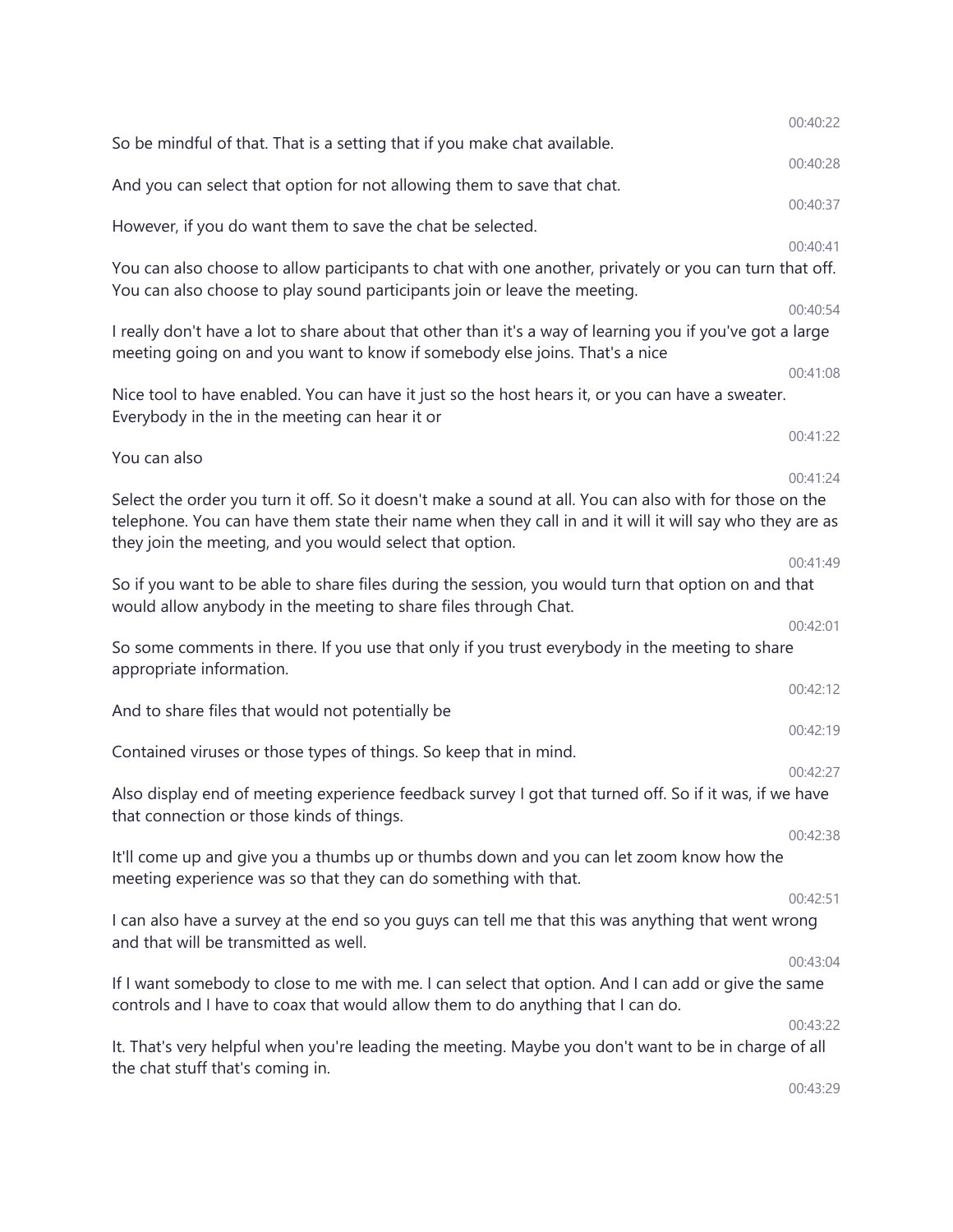You know what, to have to manage any of those kinds of things. If you make somebody a co host, they can manage all of that pop screen in another place. So that's a good option to have if you're doing kind of positive webinars that

You can add holes. So if you wanted to have somebody do a poll. I was on a zoom meeting that they did that and it drove me crazy in a training and so I'm not going to do that here. But again, I encourage you to go out and play with some of these things and see how those work for you.

I have selected always show the meeting control bar. That way I don't lose sight of that I always tell her. It is for those people who are in the room with me.

They can see it up here at the top and it is always available to me. Otherwise, you could stop there. I have to go out and have her for a few minutes and it pops down and

I always get nervous that it's not going to pop up. So I love that on for today so that I would have that option show that

Going to turn it off and says my settings have updated, but it's still showing up there. So I'm going to keep it keep it on just for just for kicks.

#### 00:44:54

I have selected show zoom windows during screen share and I was hoping that would work for us today. But you guys are not able to see the zoom windows so my assumption is that it is allowing me to see my zoom windows when I'm presenting and I am the host

So annotation. I have a set so that participants can use the annotation tools to add information to share screens, so you guys can jump in and annotate annotate my screen right now and just frustrate me like crazy so Daysi and keep your hands away from the mouse

The there's a whiteboard option. I can choose to turn that on a whiteboard allows everybody in the meeting. Just like if you have a whiteboard up in a room, anybody can cut out to the to the board and and make those and do different things.

I can also auto save those five orders so that we don't lose that capture. If I recording it, it's going to capture that. But this would be a separate kind of saying JK.

That whiteboard screen. So I think it's important to to keep that information if if that it's important to come in and make that selection. If you think you're using the whiteboard. You want to definitely say that information.

If I want to allow somebody to do remote control. We talked a little bit about that as well.

There are options for providing

nonverbal feedback. So there are options that you guys can see up here in the screen that you can go in and select to give me a nonverbal feedback. Thumbs up or thumbs down to such things.

00:46:54

# 00:45:37

# 00:45:52

00:46:08

00:46:26

00:46:34

00:46:39

## 00:45:16

# 00:43:45

00:44:07

00:44:19

00:44:30

00:44:40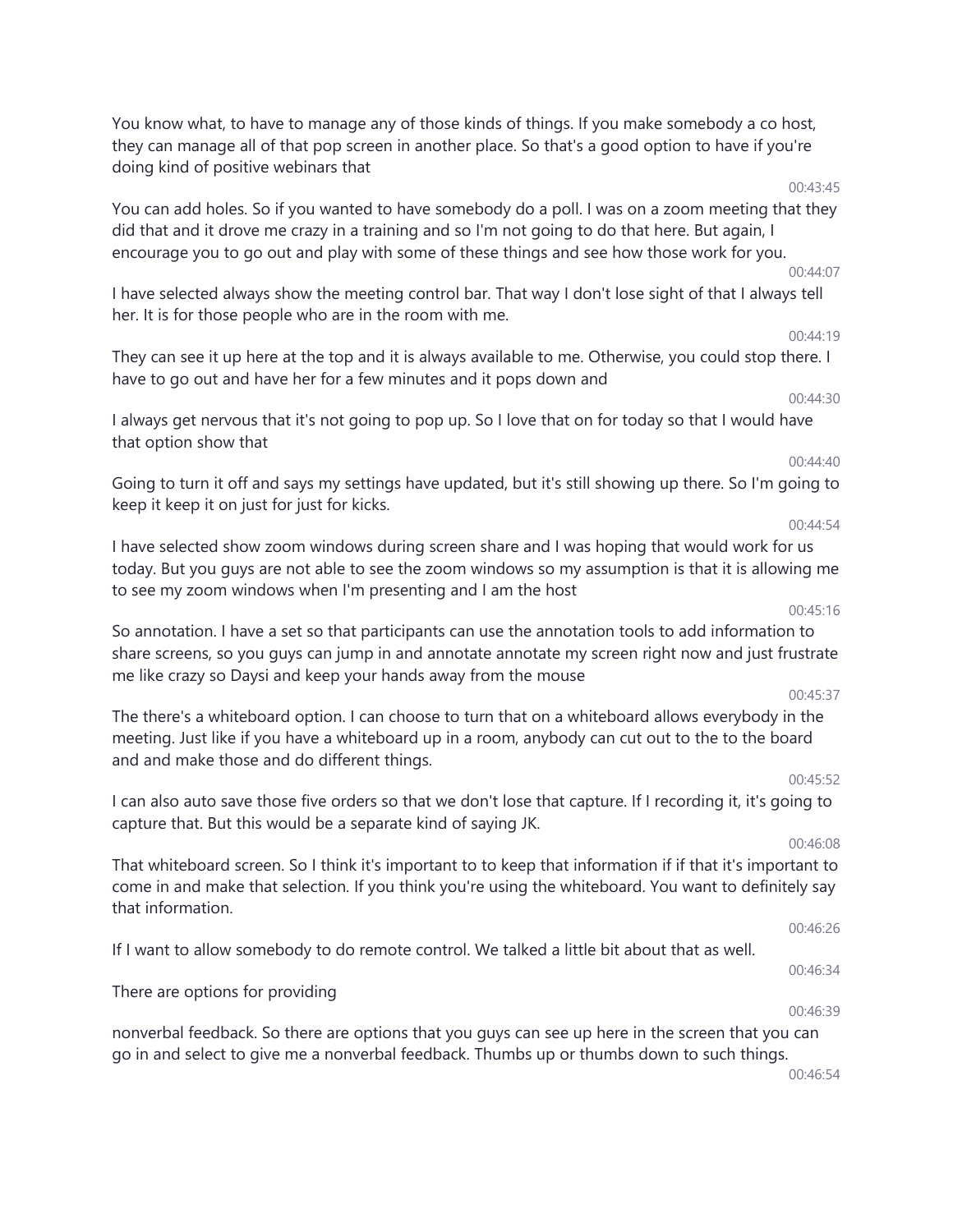| Just recently it has been added to join different meetings simultaneously on a desktop so you cannot<br>host to meetings at the same time, but you can join two meetings at the same time.                                         |          |
|------------------------------------------------------------------------------------------------------------------------------------------------------------------------------------------------------------------------------------|----------|
|                                                                                                                                                                                                                                    | 00:47:10 |
| I'm trying to figure out how and when that's helpful.                                                                                                                                                                              | 00:47:15 |
| But there are reasons for that. And I can't think of them right now.                                                                                                                                                               | 00:47:20 |
| Since yesterday afternoon. I can't think of them. So there are reasons for it. It's been added in that<br>we've had people ask about that in the past, but I can't recall exactly what the reason was                              |          |
| The if I actually remove somebody so if                                                                                                                                                                                            | 00:47:35 |
| If the folks out it was for creating commotion and we're having a problem with that connection, I<br>could go in and                                                                                                               | 00:47:41 |
|                                                                                                                                                                                                                                    | 00:47:52 |
| I could manage the participants and I could disseminate them dislocated from the meeting, and they<br>would not be able to rejoin unless I had this turned on and then that will allow them to rejoin okay                         | 00:48:09 |
| Just, just for that meeting.                                                                                                                                                                                                       |          |
| Another can do and class and another class that can join the class. Yeah.                                                                                                                                                          | 00:48:13 |
|                                                                                                                                                                                                                                    | 00:48:18 |
| The if you send it in this area. Prior to setting up the meeting. These are default settings that will stay<br>on anything that you set up so it will come through. Is that so anything that you started                           |          |
| Just                                                                                                                                                                                                                               | 00:48:34 |
|                                                                                                                                                                                                                                    | 00:48:36 |
| gets kicked out.                                                                                                                                                                                                                   | 00:48:38 |
| Yeah.                                                                                                                                                                                                                              | 00:48:39 |
| It's just that down to                                                                                                                                                                                                             |          |
|                                                                                                                                                                                                                                    | 00:48:43 |
| What are the exception that I need to check this out. So if you're using one of the things I didn't talk<br>about is maybe coming up a little bit later. And if I'm what I set out. I mean,                                        |          |
|                                                                                                                                                                                                                                    | 00:49:00 |
| I can choose to set it up as an ongoing that I can use over and over and over again.                                                                                                                                               | 00:49:08 |
| Or anytime I set up a meeting that meeting is good that meeting code is good for 30 days if I send<br>out as an ongoing meeting that code is good for that room is good for 365 days. So it's a month<br>versus a year so          |          |
|                                                                                                                                                                                                                                    | 00:49:30 |
| You have any is the instance where somebody is loving you accept to they can't rejoin with me.                                                                                                                                     | 00:49:37 |
| And it's within that 30 day period. Maybe they can't Joel rejoin that same mean if you have that set<br>as a bite. An open office hours, kind of thing that you'll be in there during that period. So something<br>to think about. |          |
|                                                                                                                                                                                                                                    | 00:49:54 |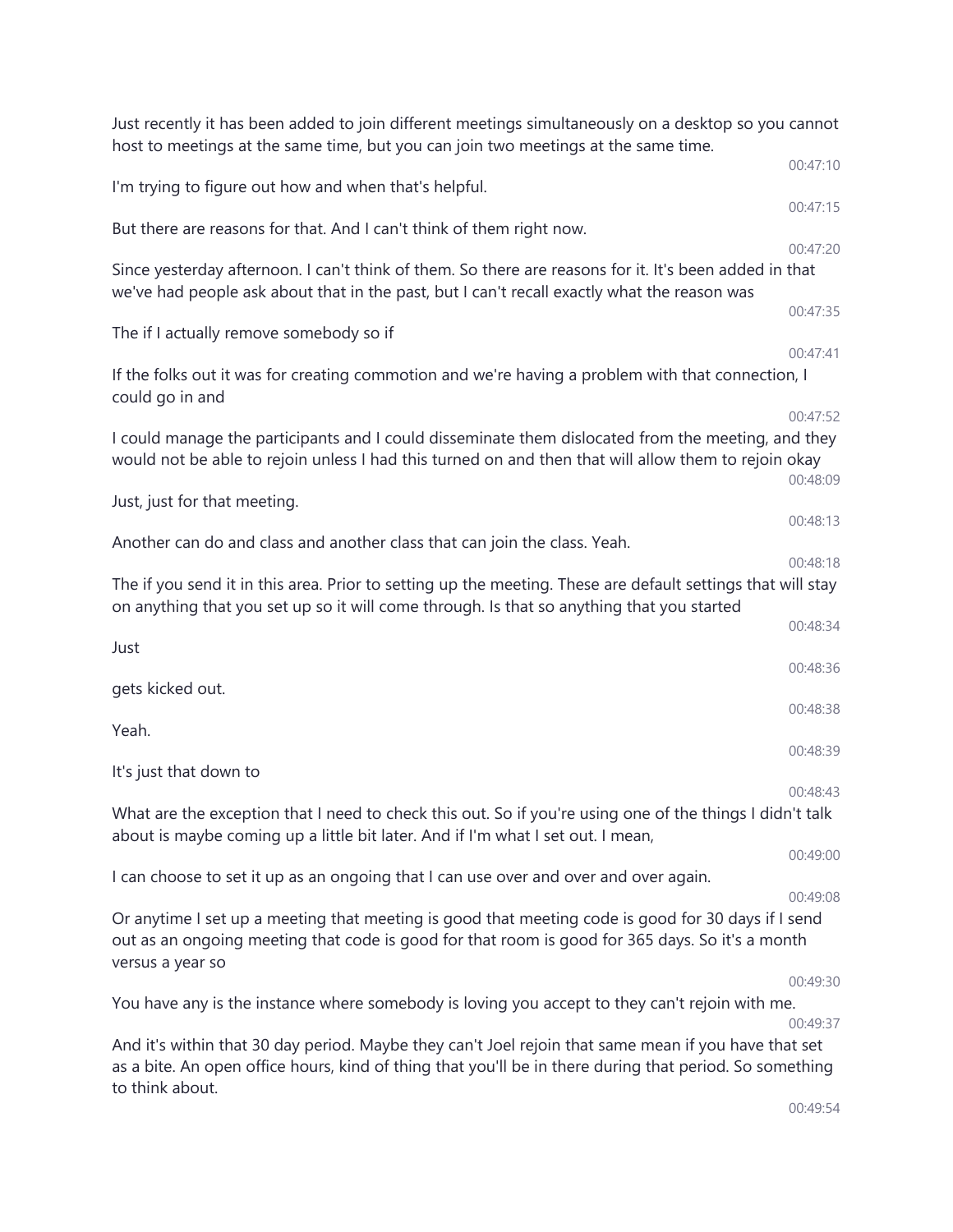| That's a very good point. And something I'll need to research and figure out how that works.                                                                                                                                                                                     | 00:50:01             |
|----------------------------------------------------------------------------------------------------------------------------------------------------------------------------------------------------------------------------------------------------------------------------------|----------------------|
| I can use Closed Captioning. Captioning                                                                                                                                                                                                                                          |                      |
| It doesn't mean that it's actually going to do closed captioning during the session, but it will allow<br>somebody to do closed captioning. So if somebody wants to be on in typing as I'm doing this it<br>would allow for person to be able to                                 | 00:50:05             |
| To do that, it will allow somebody else to say. Closed Captions as well.                                                                                                                                                                                                         | 00:50:22             |
| So I can assign somebody. The, the ability to do that.                                                                                                                                                                                                                           | 00:50:29             |
| I can use a virtual background of really works better with a Mac than it does on a Windows machine,<br>but if you want to have, like, I think they've got a Golden Gate Bridge virtual background that you<br>can put yourself on                                                | 00:50:36             |
| You need to have kind of a                                                                                                                                                                                                                                                       | 00:50:48             |
|                                                                                                                                                                                                                                                                                  | 00:50:55             |
| An interrupted color behind you so like that wall would sort of work, because it has the white                                                                                                                                                                                   | 00:51:03             |
| Screen the whiteboard on there, it would give me 10 flickering do some weird stuff.                                                                                                                                                                                              | 00:51:11             |
| But if I've got a solid background behind me. I can choose that option. And I can put in whatever<br>background that I was there some pre selected lunch can also put your own pictures in there as well<br>SO                                                                   |                      |
| That's kind of, you can play around with that in and do some different things with it.                                                                                                                                                                                           | 00:51:25             |
| I have turned on to identify a guest participants in a meeting or a when a webinar. So it gives me an<br>idea of who is signed on for the most part it's going to give me their issue from if a warning using<br>zoom as they're locked in person. So that's what we're seeing.  | 00:51:32<br>00:52:01 |
| Also                                                                                                                                                                                                                                                                             |                      |
| Just kind of going through these quickly as a group in China will do that.                                                                                                                                                                                                       | 00:52:07             |
|                                                                                                                                                                                                                                                                                  | 00:52:17             |
| Only show default email and sending email invites so what our email address in there. I think that's<br>actually our so it's going to be your ASU email issue right email address or it could be your first<br>name dot last name, email address, you can go and check that out. |                      |
| And I'm using HTML format in my outlook plugin, because I think it that we always come through                                                                                                                                                                                   | 00:52:42             |
| and people are going to click on the links in there, rather than having to copy and pasted it                                                                                                                                                                                    |                      |
| I also have some wanted to allow                                                                                                                                                                                                                                                 | 00:53:00             |
|                                                                                                                                                                                                                                                                                  | 00:53:04             |
| Not only myself but also participants to share their screen during meetings so anybody who can go<br>in and share your screen and do the screen share                                                                                                                            |                      |
|                                                                                                                                                                                                                                                                                  | 00:53:15             |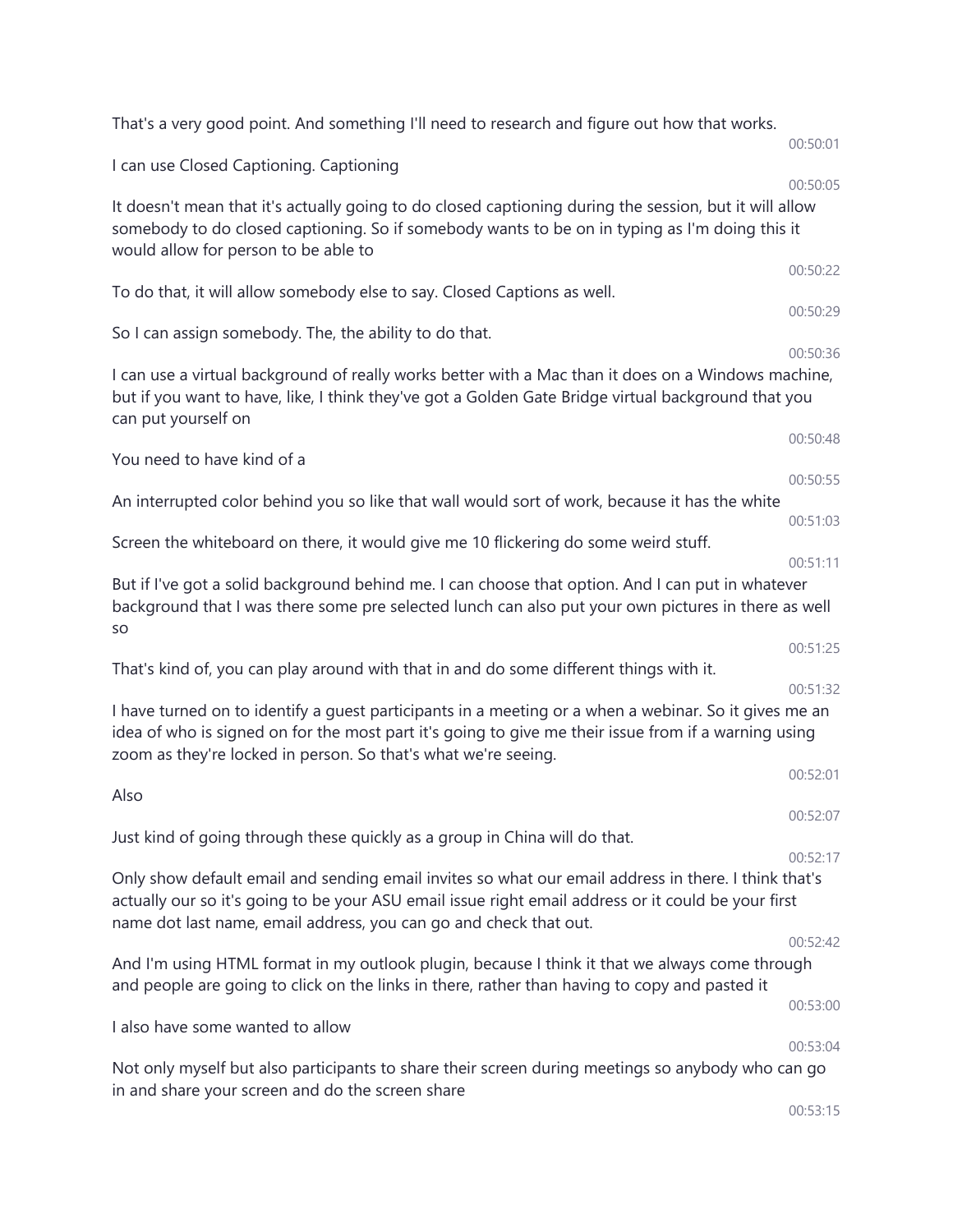| Just kind of way that we will operate on set your, your norms at the beginning of the meeting. If<br>you're going to be having different people share their strings.                                                                                                                         |          |
|----------------------------------------------------------------------------------------------------------------------------------------------------------------------------------------------------------------------------------------------------------------------------------------------|----------|
|                                                                                                                                                                                                                                                                                              | 00:53:25 |
| during the session. You don't want to go over that in the beginning to say this is how we're going to<br>behave in doing that, you know, will you know ask to share your screen before you do it and                                                                                         |          |
|                                                                                                                                                                                                                                                                                              | 00:53:39 |
| And that is typically when everybody's on their own device and not typically will hear a meeting like<br>this where we have everybody in a conference room.                                                                                                                                  |          |
| The attention tracking                                                                                                                                                                                                                                                                       | 00:53:52 |
|                                                                                                                                                                                                                                                                                              | 00:53:56 |
| It lets everybody or less, less the host see an individual indicator in the participant panel to let us<br>know who is actually one time or what they're                                                                                                                                     |          |
|                                                                                                                                                                                                                                                                                              | 00:54:08 |
| Actually their attention if they've gone off to some on their page wandered off, we're doing<br>something else. This will give you an indication of whether or not they are still need attention to                                                                                          |          |
|                                                                                                                                                                                                                                                                                              | 00:54:21 |
| To the meeting or doing something different, the waiting room is something that if you're going to<br>use your personal                                                                                                                                                                      |          |
| Meeting ID.                                                                                                                                                                                                                                                                                  | 00:54:31 |
|                                                                                                                                                                                                                                                                                              | 00:54:34 |
| Some of the information I suggest using the waiting room so that you don't have surprise droppings<br>to your session if you do use the waiting room, you can kind of                                                                                                                        |          |
|                                                                                                                                                                                                                                                                                              | 00:54:48 |
| You can go into the logo again put some different things in and put messages and so that for<br>people. Right. You can say a maybe in another meeting or                                                                                                                                     |          |
|                                                                                                                                                                                                                                                                                              | 00:55:01 |
| I stepped away for a moment, please wait. I'll be right there. I didn't notify erase some of that kind of<br>thing. But the waiting room if you're going to use your personal room. It is a good idea.                                                                                       |          |
|                                                                                                                                                                                                                                                                                              | 00:55:14 |
| To employ because it gives you that privacy barrier and allows you to give permission for the person<br>to join before before so that you can finish up with your understanding or whatever it is that you're<br>doing before that. And before you let them in, but you do need to go in and |          |
|                                                                                                                                                                                                                                                                                              | 00:55:41 |
| You can also show join from Browser Link                                                                                                                                                                                                                                                     | 00:55:46 |
| In your meeting experience.                                                                                                                                                                                                                                                                  |          |
| Just going to kind of the other thing live streaming                                                                                                                                                                                                                                         | 00:55:50 |
|                                                                                                                                                                                                                                                                                              | 00:55:55 |
| In is actually doable. It is so if I want to allow the live streaming                                                                                                                                                                                                                        | 00:56:04 |
| I can live stream with Facebook workplace by Facebook, YouTube or custom live streaming services<br>use these very judiciously.                                                                                                                                                              |          |
|                                                                                                                                                                                                                                                                                              | 00:56:15 |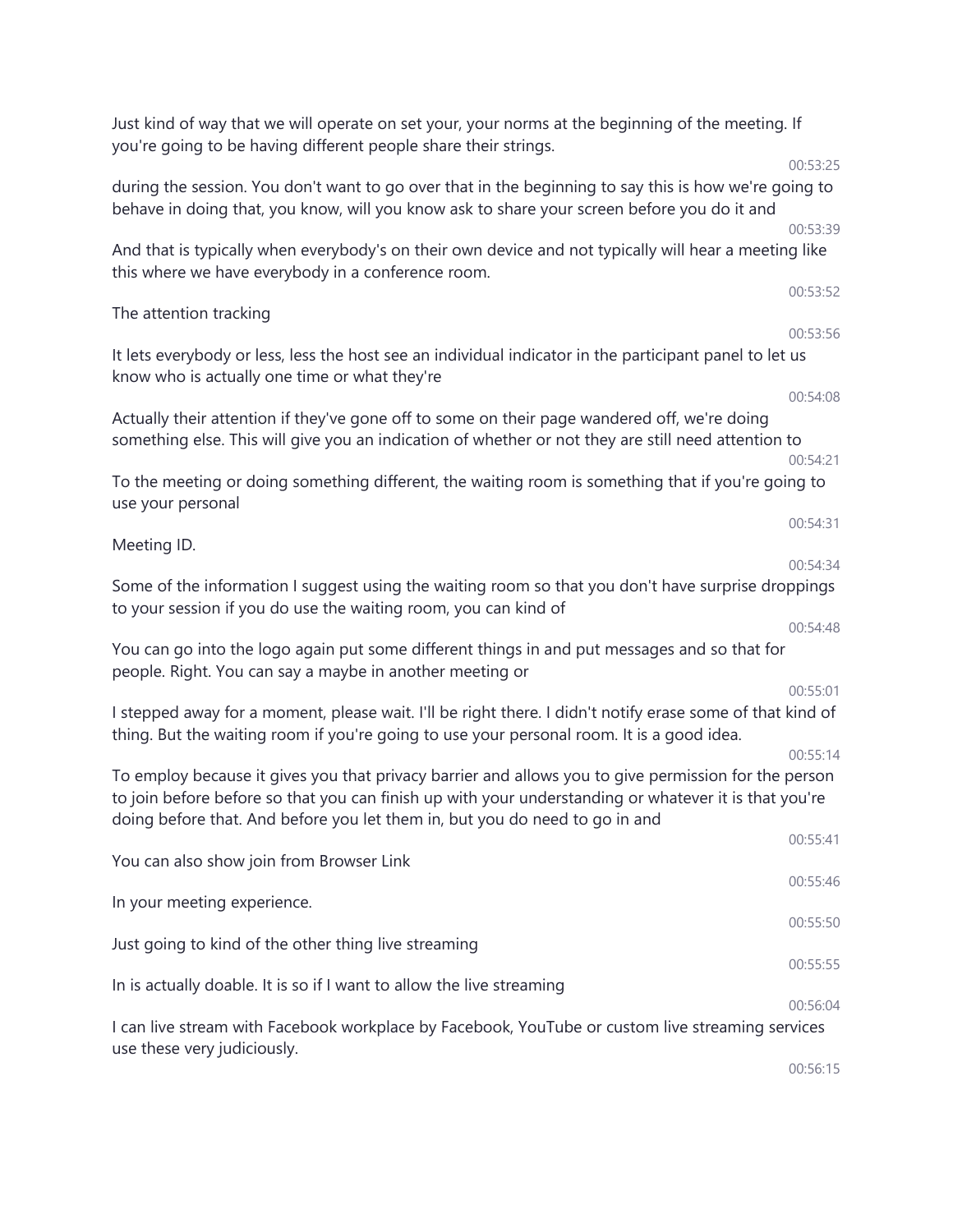But the option is there if you want to use it. Zoom is encrypted. And I think that's an important note to make. But if you go out and you share on Facebook and you do a live stream with Facebook, that is something that is now open in not encrypted and

Provide some opportunities for information. Get out. You may not want to be out. So if you do this you do very purposefully you know why you're doing you know what you're sharing and, you know, 00:56:49

You know all the concerns around that. So this is not something to take lightly. It is something that you can use. It is an option if you just want to push information out and blast it out. So that is a possibility.

That is available to you.

So one of the settings I have if I recording me after that mean once I get the meeting that recording takes a little longer process and then I will receive a

Notification once that recording is available and ready for me so. So those are a lot of the different kinds of things that we have

Available as far as like how that happened to me how to run the meeting the email notifications, how you want those are things that you don't want to kind of look at it and play with. I haven't notified me about this so

One of the items that you'll notice is hard coded by issue is this blur snapshot on iOS task force. So, anything is keeping that from being observed by somebody like you

So depth the very bottom of all this is a scheduling privilege.

I can provide scheduling privilege to somebody else. So if I've got an admin. I got a student worker, if I got somebody else, but I don't want to schedule meetings for me. I can provide scheduling privileges to anybody that has

ASU for zoom account and they can go in and schedule things for me and getting me set up so 00:58:49

With all that kind of got through those to be a while to get through all those different settings, but those are the basic settings that you want to go through in your profile and your settings.

Make sure you do those it's important to be able to communicate well with zoom so that you are so you know what's going to happen when you're in a zoom session.

I'm going to take you back to the presentation now that we're going to give you a couple of places that you can go to get additional help and additional support.

I'll be posting these later we don't get how the place that we're posting this

00:59:31

00:59:25

So it'll be sometime down the road. But this information will be out there, but go to YouTube at ASU edu forward flies zoom

# 00:57:37

### 00:57:56

# 00:58:17

### 00:58:22

# 00:59:01

00:59:15

### 00:58:38

00:57:23

00:57:05

00:57:10

00:56:36